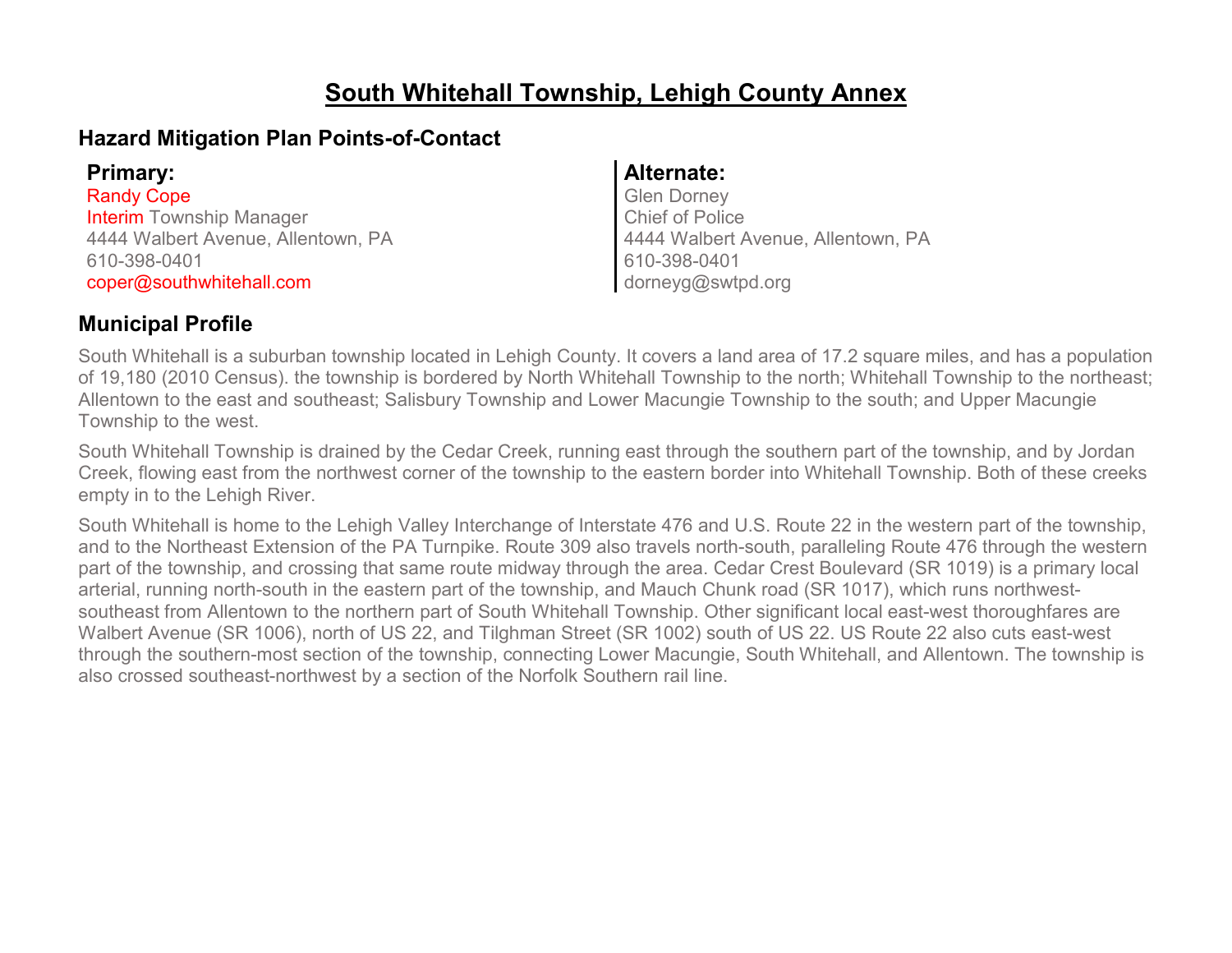#### **Municipal Participation**

1. Identify municipal stakeholders to be involved in the planning process such as, floodplain administrator, public works, emergency management, engineers, planners, etc., and include their specific role in the process.

| John G. Frantz, Fire Marshal                         | Jeff Kelly, Emergency Management Coordinator                         |
|------------------------------------------------------|----------------------------------------------------------------------|
| Role: Coordinate information, EMA                    | Role: Responsible for Emergency Management (EMA) related activities  |
| Randy Cope, Floodplain Administrator                 | Jay Heicklen, Fire Chief, Cetronia Fire Company                      |
| Role: Responsible for engineering activities         | Role: Fire operations                                                |
| The Pidcock Company, Township Engineer               | Glen Dorney, Chief of Police, Director of Emergency Services         |
| Role: Responsible for engineering activities         | Role: Assist with EMA activities                                     |
| Randy Cope, Interim Township Manager                 | Andrew Garger, Fire Chief, Greenawalds Fire Department               |
| Role: Responsible for overall Township operations    | Role: Fire operations                                                |
| Dave Manhardt, Manager, Community Development        | Herb Bender, Manager - Public Works Department                       |
| Role: Responsible for planning activities            | Role: Responsible for water and sewer systems                        |
| Brian Neas, Assistant Chief, Tri-Clover Fire Company | Christopher Kiskeravage, Fire Commissioner, South Whitehall Township |
| Role: Fire operations                                | Role: Fire operations                                                |
| Barry Search, Fire Chief, Woodlawn Fire Department   | Robert Mateff, Chief Executive Officer, Cetronia Ambulance Corps     |
| <b>Role: Fire operations</b>                         | <b>Role: Emergency medical service</b>                               |

2. Identify community stakeholders such as; neighborhood groups, religious groups, major employers / businesses, etc., that will be informed and / or involved in the planning process and describe how they will be involved.

St. Luke's Health Network – health care

Red Cross – Disaster Services Parkland School District – school safety and transportation management Lehigh Valley Health Network – health care Cedar Fair (Dorney Park) – park safety and public vehicle access

3. Describe how the public **will be engaged** in the current planning process examples, newsletters, social media, etc., **and how they were engaged** since the 2013 Hazard Mitigation Plan.

Emergency management and disaster preparedness / recovery information has been disseminated to the public at specifically planned public events. South Whitehall Township police disseminate information via Facebook and at planned public events.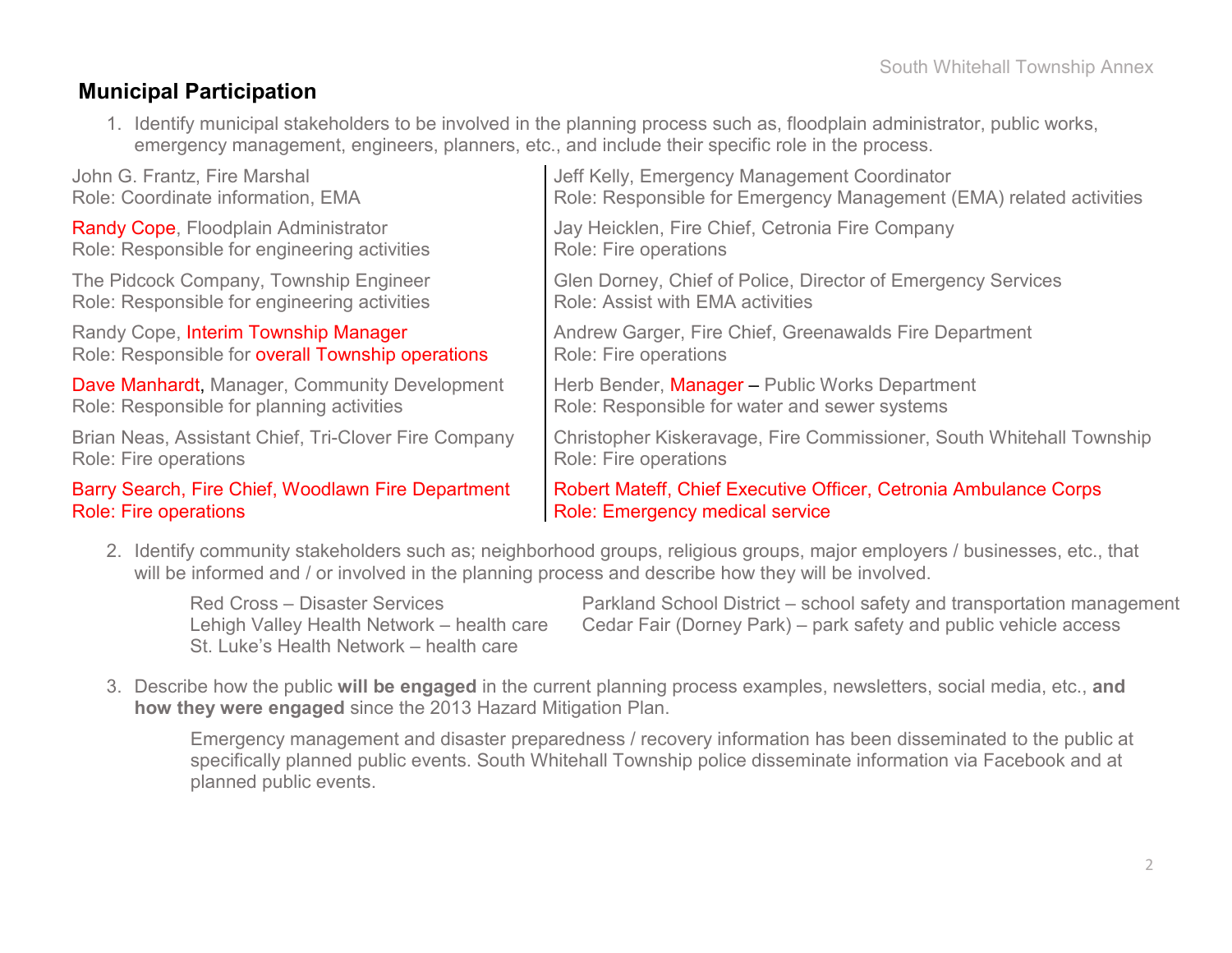# **Compliance with the National Flood Insurance Program (NFIP)**

| <b>Topic</b>                                                                                                                                      | Identify source of information, if<br>different from the one listed.  | <b>Additional Comments</b>                                                                                                                                                                                                                |
|---------------------------------------------------------------------------------------------------------------------------------------------------|-----------------------------------------------------------------------|-------------------------------------------------------------------------------------------------------------------------------------------------------------------------------------------------------------------------------------------|
| 1. Staff Resources                                                                                                                                |                                                                       |                                                                                                                                                                                                                                           |
| Is the Community Floodplain Administrator (FPA) or NFIP Coordinator certified?                                                                    | <b>Community FPA</b>                                                  | <b>No</b>                                                                                                                                                                                                                                 |
| Is floodplain management an auxiliary function?                                                                                                   | <b>Community FPA</b>                                                  | Yes                                                                                                                                                                                                                                       |
| Provide an explanation of NFIP administration services (e.g., permit review, GGIS,<br>education or outreach, inspections, engineering capability) | <b>Community FPA</b>                                                  | Permit Review, GIS, Education<br>(through website and availability of<br>resources), records and archiving.                                                                                                                               |
| What are the barriers to running an effective NFIP program in the community, if any?                                                              | <b>Community FPA</b>                                                  |                                                                                                                                                                                                                                           |
| 2. Compliance History                                                                                                                             |                                                                       |                                                                                                                                                                                                                                           |
| Is the community in good standing with the NFIP?                                                                                                  | State NFIP Coordinator, FEMA NFIP<br>Specialist, or community records | Yes                                                                                                                                                                                                                                       |
| Are there any outstanding compliance issues (i.e., current violations)?                                                                           |                                                                       | <b>No</b>                                                                                                                                                                                                                                 |
| When was the most recent Community Assistance Visits (CAV) or Community<br>Assistance Contact (CAC)?                                              |                                                                       | <b>Community Assistance Visit on</b><br>September 23rd, 2014                                                                                                                                                                              |
| Is a CAV or CAC scheduled or needed?                                                                                                              |                                                                       | <b>No</b>                                                                                                                                                                                                                                 |
| 3. Regulation                                                                                                                                     |                                                                       |                                                                                                                                                                                                                                           |
| When did the community enter the NFIP?                                                                                                            | <b>NFIP Community Status Book</b>                                     | 5/19/1977                                                                                                                                                                                                                                 |
| Are the Flood Insurance Rate Maps (FIRMs) digital or paper?<br>How are residents assisted with mapping?                                           | <b>Community FPA</b>                                                  | Both. Floodplain Coordinator is<br>available for questions.                                                                                                                                                                               |
| Do floodplain regulations meet or exceed FEMA or State minimum requirements?<br>If so, in what ways?                                              | <b>Community FPA</b>                                                  | Exceeds. See information under<br>this worksheet.                                                                                                                                                                                         |
| Describe the permitting process                                                                                                                   | Community FPA, State, FEMA NFIP                                       | Permit is received. Reviewed for<br>completeness. Accepted. Reviewed<br>by Floodplain Coordinator.<br>Forwarded to Township Engineer<br>for further review, if necessary.<br>Approved or Denied, as applicable.<br>Issued, if applicable. |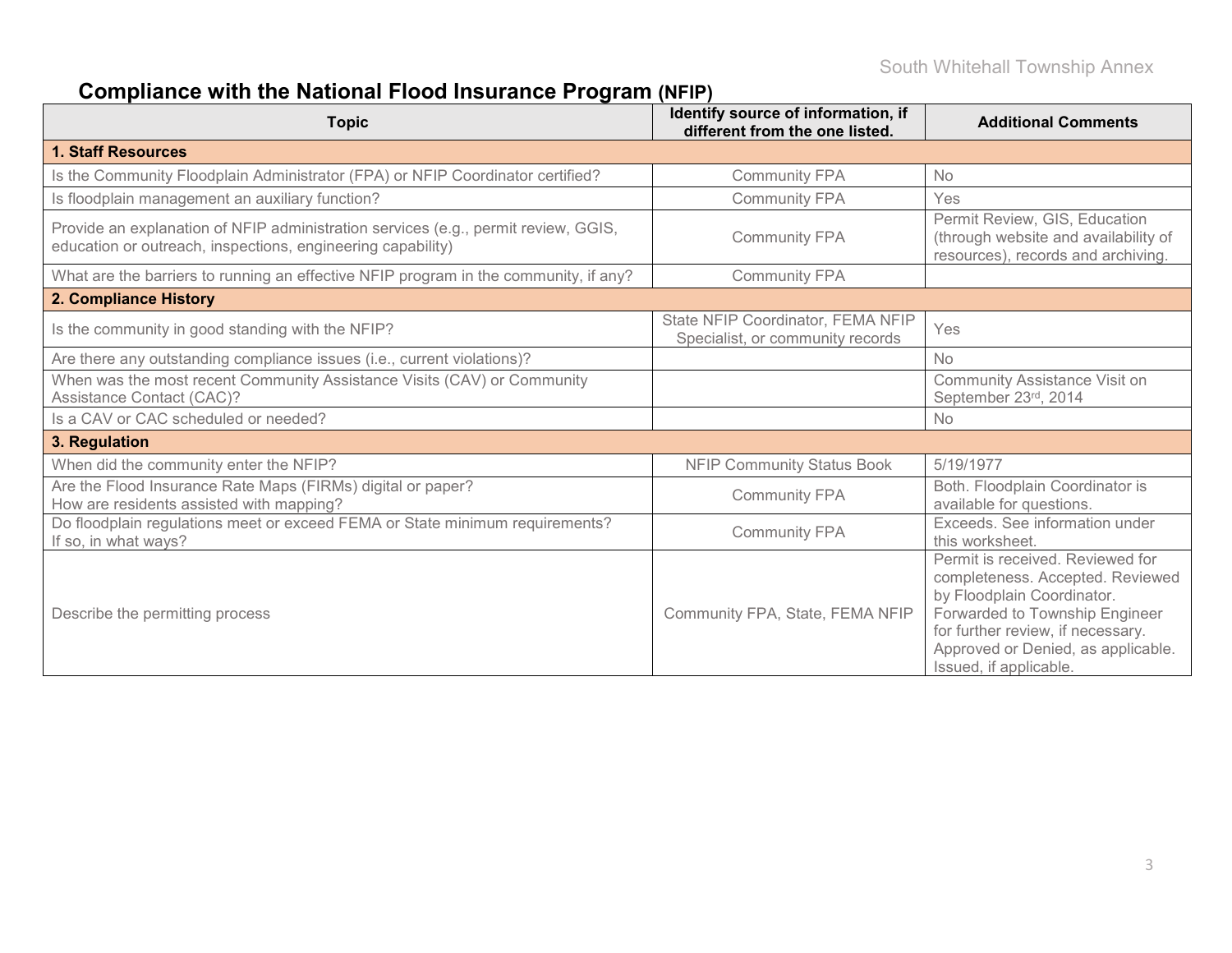#### **Compliance with the National Flood Insurance Program (NFIP) –** *continued*

| Topic                                                                                                                                            | Identify source of information, if<br>different from the one listed.     | <b>Additional Comments</b>                                                                                                                                          |
|--------------------------------------------------------------------------------------------------------------------------------------------------|--------------------------------------------------------------------------|---------------------------------------------------------------------------------------------------------------------------------------------------------------------|
| <b>4. Insurance Summary</b>                                                                                                                      |                                                                          |                                                                                                                                                                     |
| How many NFIP policies are in the community?<br>What is the total premium and coverage?                                                          | State NFIP Coordinator or<br><b>FEMA NFIP Specialist</b>                 | 51 policies.<br>Total Premiums: \$74,999.00<br>Total Coverage: \$12,223,400.00                                                                                      |
| How many claims have been paid in the community? What is the total amount of<br>paid claims? How many substantial damage claims have there been? | FEMA NFIP or<br><b>Insurance Specialist</b>                              | <b>Total Number of Closed Paid</b><br>Losses: 46<br><b>Total Amount of Closed Paid</b><br>Losses: \$346,928.00<br><b>Total Substantial Damage Claims</b><br>Paid: 3 |
| How many structures are exposed to flood risk within the community?                                                                              | <b>Community FPA or GIS Analyst</b>                                      | Estimated approximately 200<br>structures                                                                                                                           |
| Describe any areas of flood risk with limited NFIP policy coverage                                                                               | Community FPA or<br><b>FEMA Insurance Specialist</b>                     | King George Inn area                                                                                                                                                |
| 5. Community Rating System (CRS)                                                                                                                 |                                                                          |                                                                                                                                                                     |
| Does the community participate in CRS?                                                                                                           | Community FPA, State, or FEMA NFIP                                       | No                                                                                                                                                                  |
| If so, what is the community's CRS Class Ranking?                                                                                                | Flood Insurance Manual<br>(http://www.fema.gov/floodinsurancemanual.gov) | N/A                                                                                                                                                                 |
| What categories and activities provide CRS points and how can the Class be<br>improved?                                                          |                                                                          |                                                                                                                                                                     |
| Does the plan include CRS planning requirements?                                                                                                 | Community FPA, FEMA CRS<br>Coordinator, or ISO representative            | N/A                                                                                                                                                                 |

#### **Community Assets**

Community assets are defined to include anything that is important to the character as well as the function of a community, and can be described in four categories, they are; people, economy, natural environment and built environment. Please identify the community assets and location under each category.

#### **1. People**

 Concentrations of vulnerable populations such as the elderly, physically or mentally disabled, non-English speaking, and the medically or chemically dependent.

Cedarbrook County Home (Nursing Home) Luthercrest Retirement Community (Nursing Home) Lehigh Valley Health Network Tilghman (short-stay surgery) Lehigh Valley Health Network (Coordinated Health) Allentown (short-stay surgery) Fresenius Kidney Care Center (in-patient dialysis)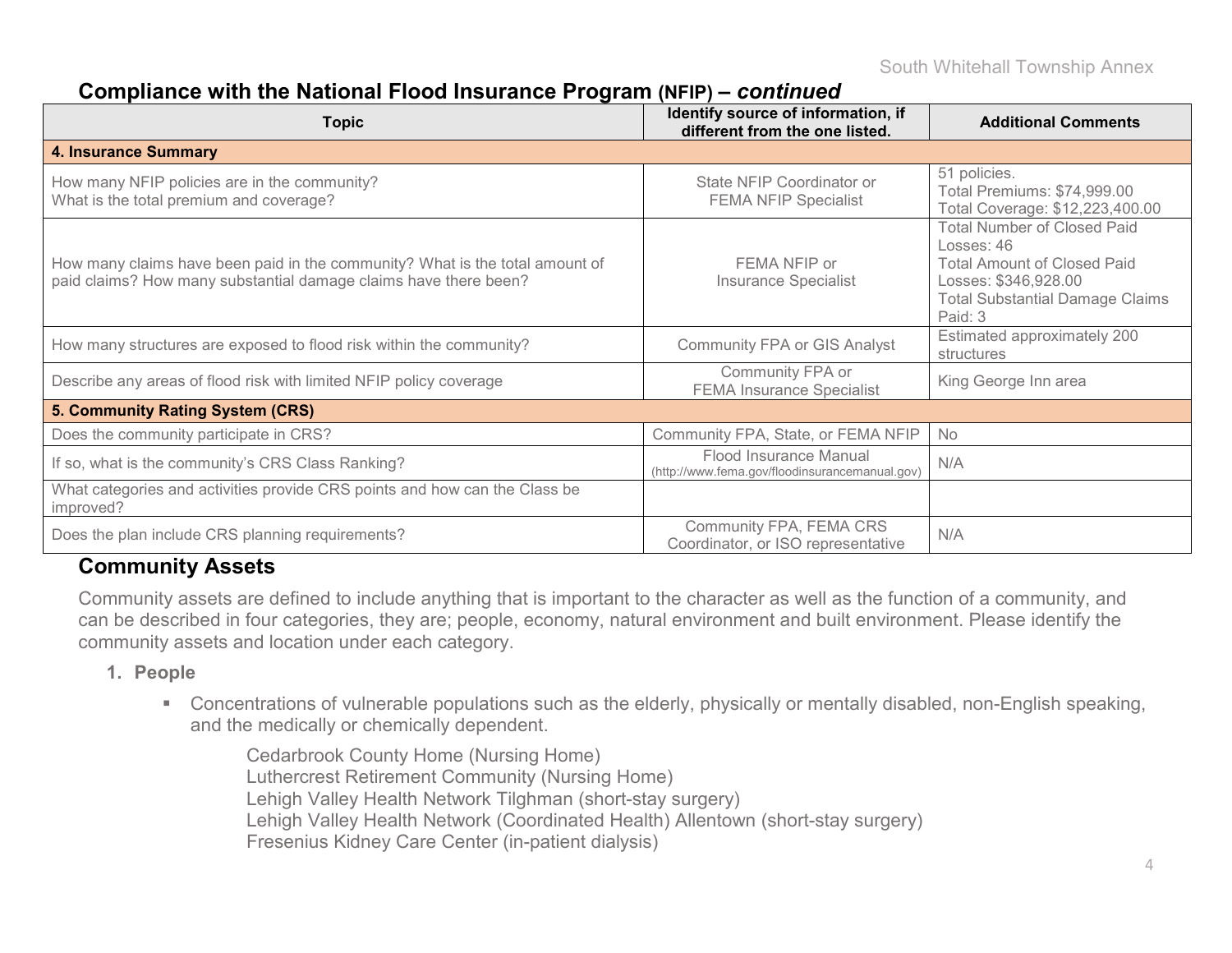#### **Community Assets –** *continued*

 Types of visiting populations where large numbers of people are concentrated such as visitors for special events and students.

Jewish Day School St. Joseph the Worker School Datzyk Montessori School Dorney Park and Wildwater Kingdom (Amusement Park) Parkland School District – Parkland High School, Orefield Middle School, Springhouse Middle School, Kratzer Elementary School, Cetronia Elementary School, Parkway Manor Elementary School, Parkland School District **Stadium** 

#### **2. Economy**

Major employers, primary economic sectors such as agriculture and commercial centers where losses would have a severe impact on the community.

Dorney Park and Wildwater Kingdom PPL Electric Utilities Lehigh Service Center Nestle Purina Pet Care

#### **3. Natural Environment**

Those areas / features that can provide protective functions that reduce the magnitude of hazard events such as, wetlands or riparian areas, and other environmental features important to protect.

Protection of floodplain and floodway

#### **4. Built Environment**

 Existing structures such as, concentrations of buildings that may be more vulnerable to hazards based on location, age, construction type and / or condition of use.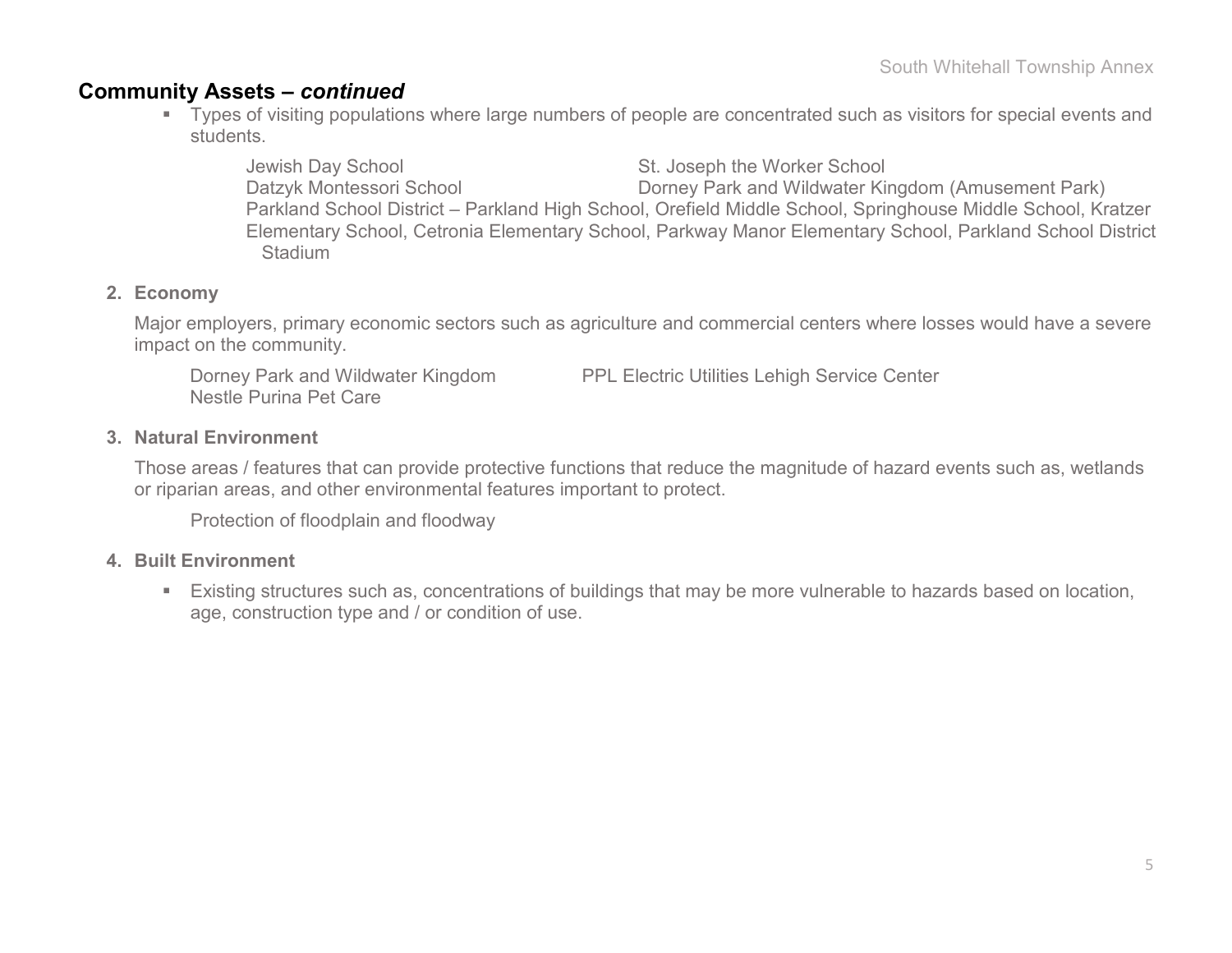#### **Community Assets –** *continued*

**Infrastructure systems such as water and wastewater facilities, power utilities, transportation systems,** communication systems, energy pipelines and storage.

| Aqua Pennsylvania Water Facilities              | PJM Interconnection - 500 KV Transmission Line                                                            |  |  |  |  |  |  |  |  |
|-------------------------------------------------|-----------------------------------------------------------------------------------------------------------|--|--|--|--|--|--|--|--|
| <b>PPL Electric Utilities Substation</b>        | Pennsylvania Turnpike Commission - Northeast Extension / I-476                                            |  |  |  |  |  |  |  |  |
| <b>Lehigh County Authority Water Facilities</b> | Pennsylvania Department of Transportation – US Route 22                                                   |  |  |  |  |  |  |  |  |
| Norfolk Southern - C&F Secondary                | <b>LANTA - Public Transportation</b>                                                                      |  |  |  |  |  |  |  |  |
| <b>Cellular Towers (numerous)</b>               | Buckeye Partners also Energy Transfer Partners - Pipelines (2)                                            |  |  |  |  |  |  |  |  |
|                                                 | South Whitehall Township Water Facilities - Storage - Water Tower, Huckleberry Reservoir. Control - Auto  |  |  |  |  |  |  |  |  |
|                                                 | Con. Production Wells - K-Mart, Luthercrest, Dorney, Cornerstone, Cedarbrook and others. Booster /        |  |  |  |  |  |  |  |  |
|                                                 | Chlorination – Springhouse West, Winchester Heights, Pheasant Hill, Winchester West, and other locations. |  |  |  |  |  |  |  |  |

 High potential loss facilities such as, dams, locations that house hazardous materials, military and / or civilian defense installations.

GEO Specialty Chemicals Nestle Purina Pet Care Ach Street Dam

 Critical facilities such as, hospitals, medical facilities, police and fires stations, emergency operations centers, shelters, schools and airports / heliports.

| Lehigh Valley Health Network Tilghman                                     | Lehigh Valley Health Network (Coordinated Health)                                                           |  |  |  |  |  |  |  |
|---------------------------------------------------------------------------|-------------------------------------------------------------------------------------------------------------|--|--|--|--|--|--|--|
| <b>Fresenius Kidney Care Center</b>                                       | St. Luke's Health System                                                                                    |  |  |  |  |  |  |  |
| St. Joseph the Worker School                                              | South Whitehall Township Police Department                                                                  |  |  |  |  |  |  |  |
| Datzyk Montessori School                                                  | Jewish Day School                                                                                           |  |  |  |  |  |  |  |
| Cetronia Fire Company, Greenawalds Fire Company, Woodlawn Fire Department |                                                                                                             |  |  |  |  |  |  |  |
|                                                                           | Joint Operations Center – Cetronia Ambulance Corps / Lehigh County Special Operations and Coroner /         |  |  |  |  |  |  |  |
| South Whitehall Township EOC                                              |                                                                                                             |  |  |  |  |  |  |  |
|                                                                           | Parkland School District - Parkland High School, Orefield Middle School, Springhouse Middle School, Kratzer |  |  |  |  |  |  |  |
|                                                                           | Elementary School, Cetronia Elementary School, Parkway Manor Elementary School                              |  |  |  |  |  |  |  |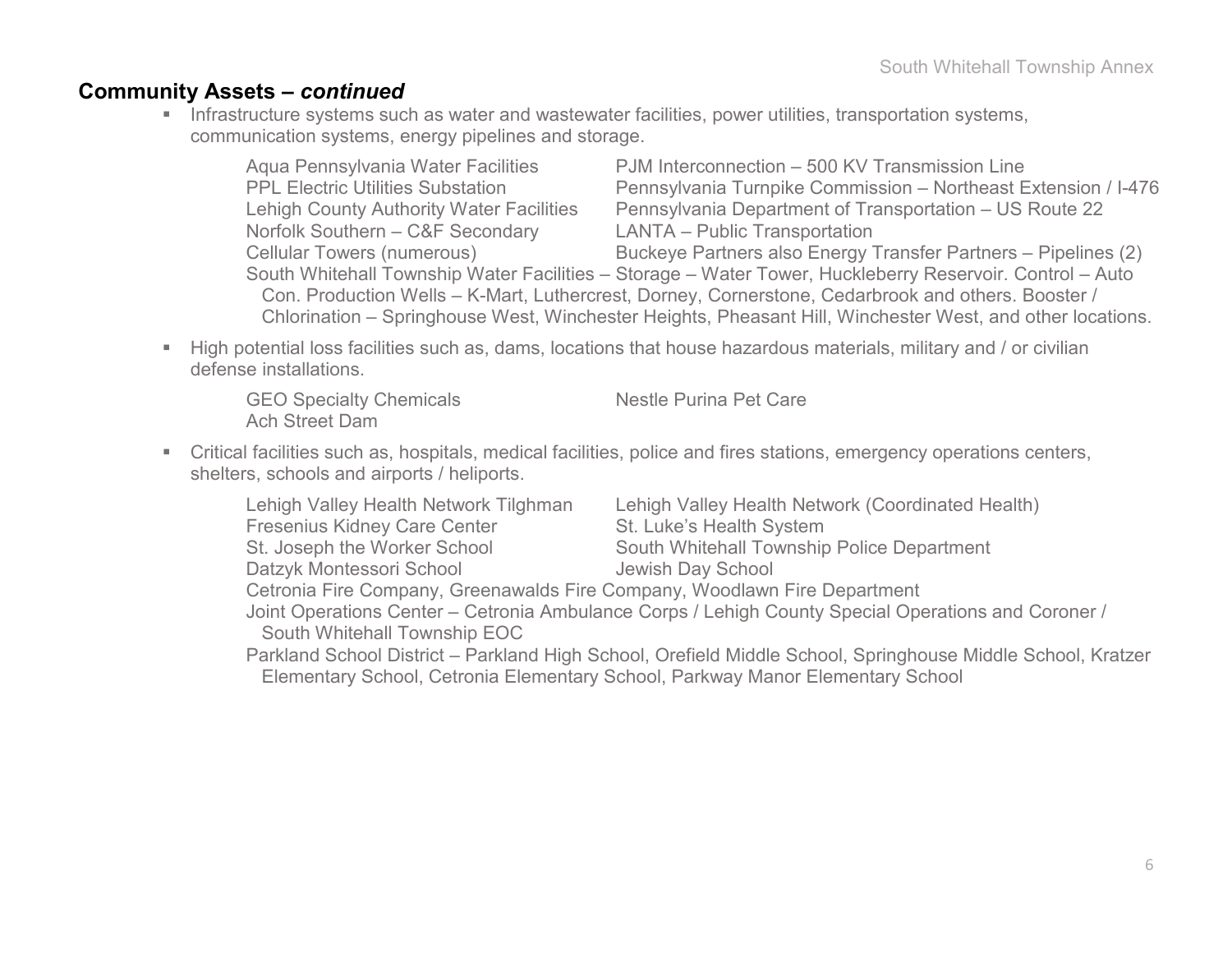### **Community Assets –** *continued*

Cultural / historical resources such as, museums, parks, stadiums, etc.

| <b>Lehigh County Soccer Fields</b>      | South Whitehall Township Covered Bridge Park |
|-----------------------------------------|----------------------------------------------|
| <b>Parkland School District Stadium</b> | <b>Guth's Covered Bridge</b>                 |
| <b>Sieger's Covered Bridge</b>          | Dorneyville Crossroads Settlement            |
| <b>Peter Troxell House</b>              | Lime Kilns (multiple)                        |
| Romig's Mill                            | <b>Guth House</b>                            |
| Iron Bridge                             | Daniel Troxell House and Blacksmith Shop     |
| <b>Blumer House</b>                     |                                              |

### **Capability Assessment**

|                             |                                                                         | <b>Status</b>     |                                                       |                      | <b>Effect on</b>                                     |                                                                              | Has the 2013                                                  | How can                                                                                          |                                                                            |                                                                                           |
|-----------------------------|-------------------------------------------------------------------------|-------------------|-------------------------------------------------------|----------------------|------------------------------------------------------|------------------------------------------------------------------------------|---------------------------------------------------------------|--------------------------------------------------------------------------------------------------|----------------------------------------------------------------------------|-------------------------------------------------------------------------------------------|
| Capability                  | <b>Regulatory</b><br>✓<br>Tools<br>$\checkmark$<br><b>Programs</b><br>✓ | Place<br>$\equiv$ | <b>Date</b><br><b>Adopted</b><br>or<br><b>Updated</b> | Development<br>Under | Department /<br><b>Agency</b><br><b>Responsible</b>  | <b>Hazard Loss</b><br><b>Reduction:</b><br>-Supports<br>-Neutral<br>-Hinders | <b>Change since</b><br>2013 Plan?<br>+ Positive<br>- Negative | Plan been<br>integrated<br>into the<br><b>Regulatory</b><br><b>Tool/Program</b><br>? If so, how? | these<br>capabilities<br>be expanded<br>and improved<br>to reduce<br>risk? | <b>Additional</b><br><b>Comments</b>                                                      |
|                             | Comprehensive Plan                                                      | $\times$          | 7/1/2009                                              |                      | Township,<br>Lehigh Valley<br>Planning<br>Commission | S                                                                            |                                                               |                                                                                                  |                                                                            | Update<br>expected 2022                                                                   |
|                             | Capital Improvement Plan                                                |                   |                                                       |                      |                                                      |                                                                              |                                                               |                                                                                                  |                                                                            |                                                                                           |
|                             | Economic Development Plan                                               |                   |                                                       |                      |                                                      |                                                                              |                                                               |                                                                                                  |                                                                            |                                                                                           |
| Regulatory<br>ಯ<br>Planning | <b>Continuity of Operations Plan</b>                                    | $\times$          | 4/20/2016                                             |                      | Township                                             | S                                                                            |                                                               |                                                                                                  |                                                                            | Functional<br>checklist &<br>logistics<br>contained in<br>Emergency<br>Operations<br>Plan |
| ÷                           | Stormwater Management Plan /<br>Ordinance                               | $\times$          | 4/18/2007                                             |                      | Township                                             | $\mathsf S$                                                                  |                                                               |                                                                                                  |                                                                            |                                                                                           |
|                             | Open Space Management Plan<br>(or Parks/Rec., Greenways Plan)           | $\times$          | 11/4/2009                                             |                      | Township                                             | S                                                                            |                                                               |                                                                                                  |                                                                            |                                                                                           |
|                             | Natural Resource Protection Plan                                        |                   |                                                       |                      |                                                      |                                                                              |                                                               |                                                                                                  |                                                                            |                                                                                           |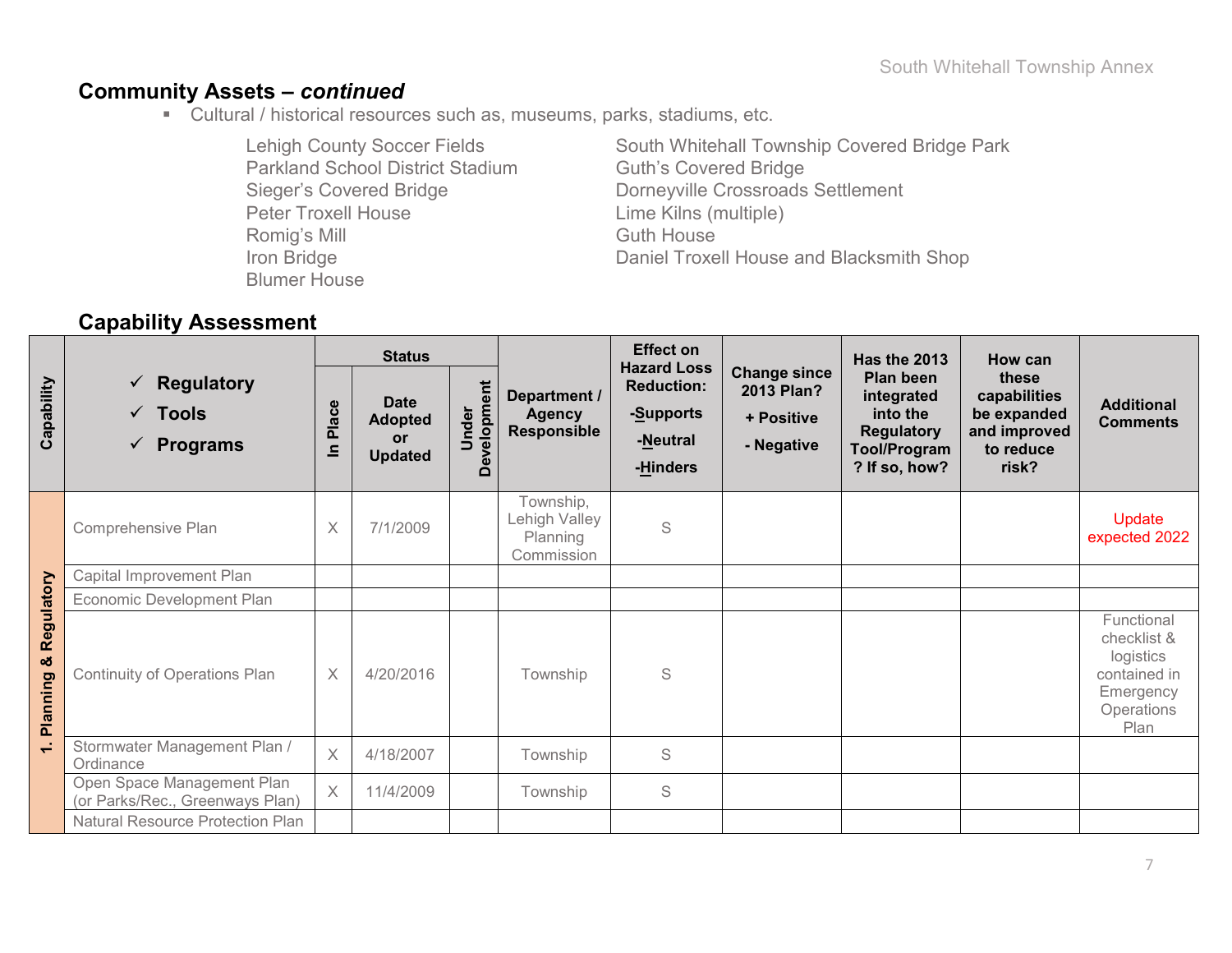|                          |                                                            |                       | <b>Status</b>                                         |                      |                                                            | <b>Effect on</b>                                                             | Change                                                 | <b>Has the 2013</b>                                                                           | How can                                                                    |                                                                                                                                                       |
|--------------------------|------------------------------------------------------------|-----------------------|-------------------------------------------------------|----------------------|------------------------------------------------------------|------------------------------------------------------------------------------|--------------------------------------------------------|-----------------------------------------------------------------------------------------------|----------------------------------------------------------------------------|-------------------------------------------------------------------------------------------------------------------------------------------------------|
| Capability               | Regulatory<br>✓<br>$\times$ Tools<br>$\checkmark$ Programs | In Place              | <b>Date</b><br><b>Adopted</b><br>or<br><b>Updated</b> | Under<br>Development | Department /<br><b>Agency</b><br><b>Responsible</b>        | <b>Hazard Loss</b><br><b>Reduction:</b><br>-Supports<br>-Neutral<br>-Hinders | <b>since 2013</b><br>Plan?<br>+ Positive<br>- Negative | <b>Plan been</b><br>integrated into<br>the Regulatory<br><b>Tool/Program</b><br>? If so, how? | these<br>capabilities<br>be expanded<br>and improved<br>to reduce<br>risk? | <b>Additional</b><br><b>Comments</b>                                                                                                                  |
|                          | <b>Transportation Plan</b>                                 |                       |                                                       |                      |                                                            |                                                                              |                                                        |                                                                                               |                                                                            |                                                                                                                                                       |
|                          | <b>Historic Preservation Plan</b>                          |                       |                                                       |                      |                                                            |                                                                              |                                                        |                                                                                               |                                                                            |                                                                                                                                                       |
|                          | Floodplain Management Plan                                 | $\boldsymbol{\times}$ | 4/15/2015                                             |                      | Township<br>Community<br><b>Development</b><br>Dept.       | $\mathbb S$                                                                  |                                                        |                                                                                               |                                                                            |                                                                                                                                                       |
|                          | <b>Farmland Preservation</b>                               |                       |                                                       |                      |                                                            |                                                                              |                                                        |                                                                                               |                                                                            |                                                                                                                                                       |
|                          | <b>Evacuation Plan</b>                                     | $\times$              | 4/20/2016                                             |                      |                                                            | $\mathsf S$                                                                  |                                                        |                                                                                               |                                                                            | Site specific<br>plans listed in<br>Appendix C of<br>Emergency<br>Operations Plan                                                                     |
|                          | Disaster Recovery Plan                                     | $\chi$                | Unknown                                               |                      |                                                            | S                                                                            |                                                        |                                                                                               |                                                                            |                                                                                                                                                       |
| 1. Planning & Regulatory | <b>Hazard Mitigation Plan</b>                              | $\times$              | 4/20/2016                                             |                      | Township                                                   | S                                                                            |                                                        |                                                                                               |                                                                            | Site specific<br>emergency plan<br>referenced in<br>Emergency<br>Operations Plan,<br>floodplain<br>regulations and<br>zoning ordinance<br>regulations |
|                          | <b>Emergency Operations Plan</b>                           | $\times$              | 6/23/21                                               |                      | Township                                                   | S                                                                            |                                                        |                                                                                               |                                                                            |                                                                                                                                                       |
|                          | <b>Zoning Regulations</b>                                  | $\times$              | 9/1/2020                                              |                      | Township<br>Community<br><b>Development</b><br>Dept.       | S                                                                            |                                                        |                                                                                               |                                                                            |                                                                                                                                                       |
|                          | <b>Floodplain Regulations</b>                              | $\times$              | 4/15/2015                                             |                      | Township<br>Community<br><b>Development</b><br><b>Dept</b> | S                                                                            |                                                        |                                                                                               |                                                                            |                                                                                                                                                       |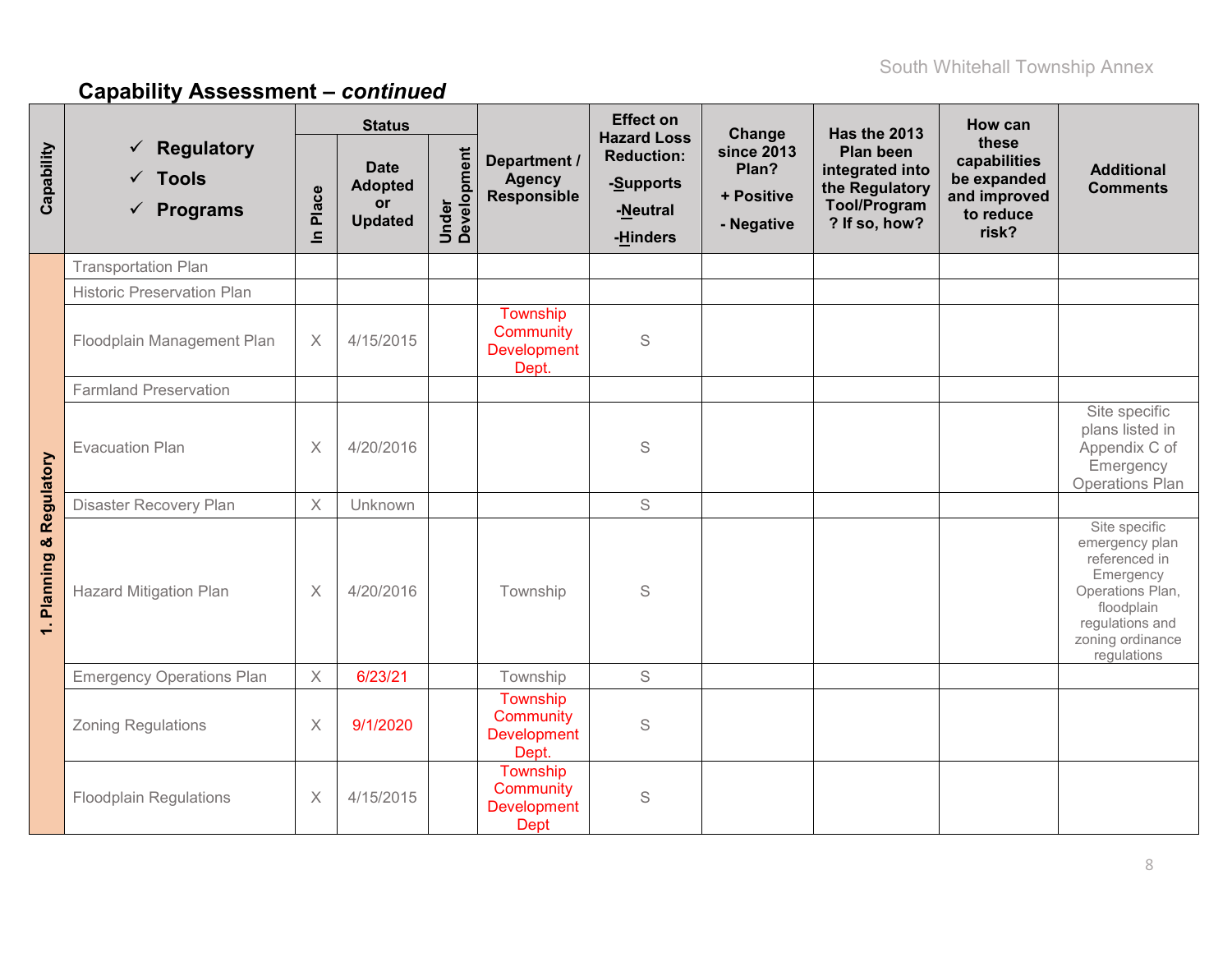|               |                                                                        | <b>Status</b> |                                                    |                   |                                                      | <b>Effect on</b>                                                             | Change                                                 |                                                                                                               | How can                                                                    |                                                                                                                              |
|---------------|------------------------------------------------------------------------|---------------|----------------------------------------------------|-------------------|------------------------------------------------------|------------------------------------------------------------------------------|--------------------------------------------------------|---------------------------------------------------------------------------------------------------------------|----------------------------------------------------------------------------|------------------------------------------------------------------------------------------------------------------------------|
| Capability    | $\checkmark$ Regulatory<br>$\checkmark$ Tools<br>$\checkmark$ Programs | Place<br>르    | <b>Date</b><br><b>Adopted or</b><br><b>Updated</b> | Under<br>Developr | Department /<br><b>Agency</b><br>Responsible         | <b>Hazard Loss</b><br><b>Reduction:</b><br>-Supports<br>-Neutral<br>-Hinders | <b>since 2013</b><br>Plan?<br>+ Positive<br>- Negative | <b>Has the 2013</b><br>Plan been<br>integrated into<br>the Regulatory<br><b>Tool/Program</b><br>? If so, how? | these<br>capabilities<br>be expanded<br>and improved<br>to reduce<br>risk? | <b>Additional</b><br><b>Comments</b>                                                                                         |
| Regulatory    | <b>NFIP Participation</b>                                              | $\times$      | 12/7/2016                                          |                   | Township                                             | S                                                                            |                                                        |                                                                                                               |                                                                            | Date indicates<br>Adoption of re-<br>codified<br>Township<br>Ordinances.<br>Floodplain<br>Ordinance<br>adopted<br>4/15/2015. |
| ×<br>Planning | <b>Building Code</b>                                                   | $\times$      | 12/19/2019                                         |                   | Township<br>Community<br><b>Development</b><br>Dept. | S                                                                            |                                                        |                                                                                                               |                                                                            | 2015 IBC / IRC<br>Update expected<br>2022                                                                                    |
| €             | Fire Code                                                              | $\times$      | 2/20/2019                                          |                   | Township<br>Community<br><b>Development</b><br>Dept. | S                                                                            |                                                        |                                                                                                               |                                                                            | 2015 IFC Update<br>expected 2022                                                                                             |
|               | Other                                                                  | $\times$      | 2/20/2019                                          |                   | Township<br>Community<br><b>Development</b><br>Dept. |                                                                              |                                                        |                                                                                                               |                                                                            | 2015 IPMC<br><b>Update expected</b><br>2022                                                                                  |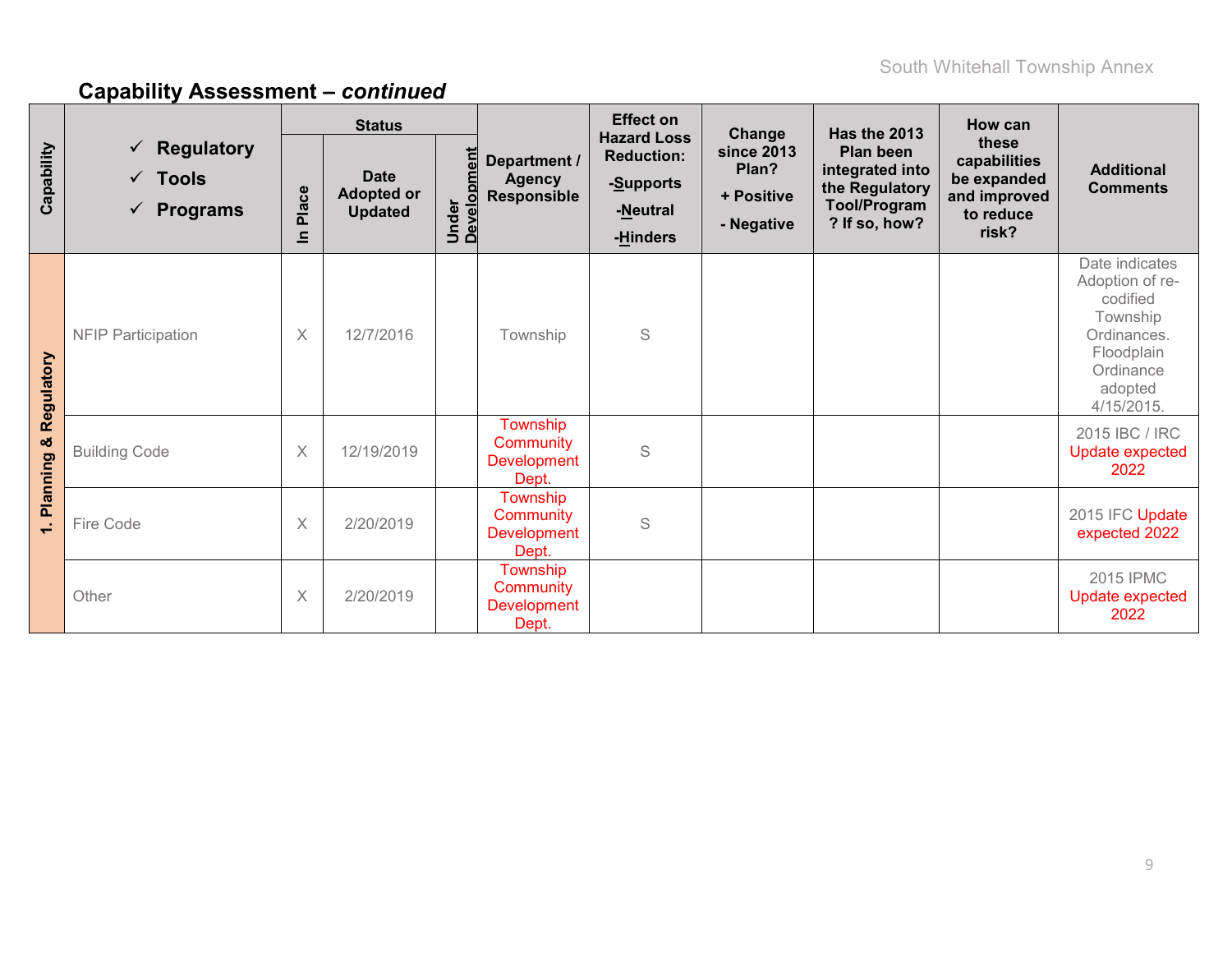| Capability         | $\checkmark$ Staff<br><b>Personnel</b><br><b>Resources</b>                                                                       | <b>Yes</b> | <b>No</b> | Department /<br><b>Agency</b>                                 | Change<br><b>since 2013</b><br>Plan?<br>+ Positive<br>- Negative | How can these<br>capabilities be<br>expanded and<br>improved to<br>reduce risk? | <b>Additional</b><br><b>Comments</b> |
|--------------------|----------------------------------------------------------------------------------------------------------------------------------|------------|-----------|---------------------------------------------------------------|------------------------------------------------------------------|---------------------------------------------------------------------------------|--------------------------------------|
|                    | Planners (with land use / land development knowledge)                                                                            | X          |           | Township<br>Community<br><b>Development</b><br>Dept.          |                                                                  |                                                                                 |                                      |
|                    | Planners or engineers (with natural and / or human-caused hazards<br>knowledge)                                                  |            | X         |                                                               |                                                                  |                                                                                 |                                      |
| Technology         | Engineers or professionals trained in building and / or infrastructure<br>construction practices (including building inspectors) | $\times$   |           | Township<br>Community<br><b>Development</b><br>Dept.          |                                                                  |                                                                                 |                                      |
| ಯ                  | <b>Emergency Manager</b>                                                                                                         | X          |           | Emergency<br>Management<br>Agency                             |                                                                  |                                                                                 |                                      |
|                    | Floodplain administrator / manager                                                                                               | $\times$   |           | Township                                                      |                                                                  |                                                                                 |                                      |
| Administrative     | Land surveyors                                                                                                                   | $\times$   |           | Township<br>Engineer                                          |                                                                  |                                                                                 |                                      |
|                    | Staff familiar with the hazards of the community                                                                                 | $\times$   |           | Township                                                      |                                                                  |                                                                                 |                                      |
| $\dot{\mathbf{a}}$ | Personnel skilled in Geographical Information Systems (GIS) and / or<br>FEMA's HAZUS program                                     | $\times$   |           | Township<br>Community<br>Development &<br><b>Public Works</b> |                                                                  |                                                                                 |                                      |
|                    | Grant writers or fiscal staff to handle large / complex grants                                                                   | $\times$   |           | Township                                                      |                                                                  |                                                                                 |                                      |
|                    | Other                                                                                                                            |            |           |                                                               |                                                                  |                                                                                 |                                      |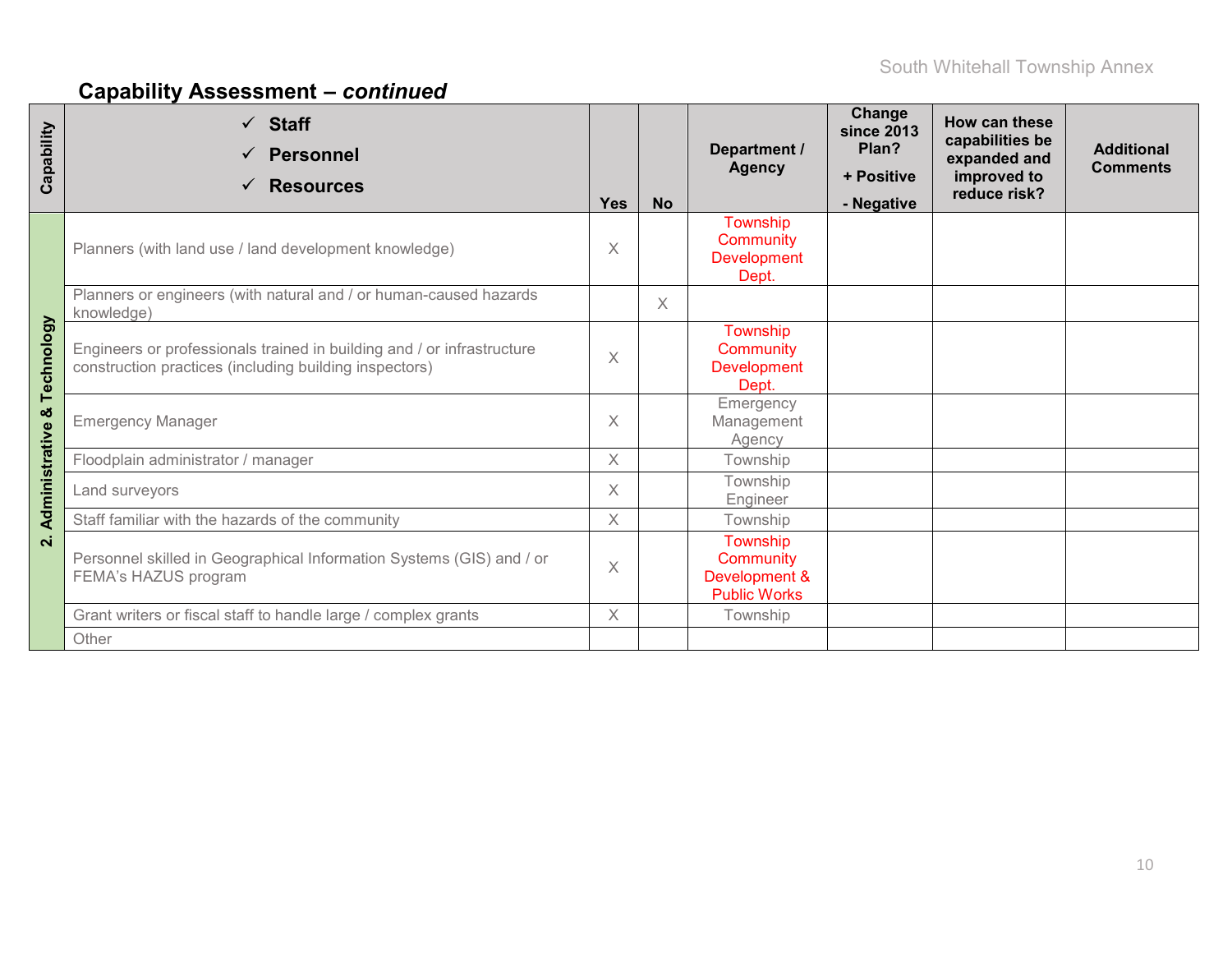| Capability                                                        | <b>Yes</b> | <b>No</b> | Department /<br><b>Agency</b>                                          | <b>Change since</b><br><b>2020 Plan</b><br>Update?<br>+ Positive<br>- Negative | How can these<br>capabilities be<br>expanded and<br>improved to<br>reduce risk? | <b>Additional</b><br><b>Comments</b> |
|-------------------------------------------------------------------|------------|-----------|------------------------------------------------------------------------|--------------------------------------------------------------------------------|---------------------------------------------------------------------------------|--------------------------------------|
| Capital improvement programming                                   | X          |           | Township Staff                                                         | <b>No</b>                                                                      |                                                                                 |                                      |
| <b>Community Development Block Grants (CDBG)</b>                  | $\times$   |           | <b>Human Services</b>                                                  | No                                                                             |                                                                                 |                                      |
| Special purposes taxes                                            | $\times$   |           | Township<br>Finance Dept.                                              | Yes                                                                            |                                                                                 | Fire Service Tax                     |
| Gas / Electricity utility fees                                    |            | X         |                                                                        | <b>No</b>                                                                      |                                                                                 |                                      |
| Water / Sewer fees<br>ources                                      | $\times$   |           | Township<br>Finance Dept.                                              | <b>No</b>                                                                      |                                                                                 |                                      |
| Stormwater utility fees                                           | $\times$   |           | <b>Township Public</b><br><b>Works Dept.</b>                           | No                                                                             |                                                                                 |                                      |
| <b>Res</b><br>Financial<br>Development impact fees                | X          |           | Township<br>Community<br><b>Development</b><br>Dept.                   | <b>No</b>                                                                      |                                                                                 |                                      |
| General obligation, revenue, and / or special tax bonds<br>ო.<br> | $\times$   |           | Township<br>Finance Dept.                                              | No                                                                             |                                                                                 |                                      |
| Partnering arrangements or intergovernmental agreements           | X          |           | Township<br>Community<br><b>Development</b><br>Dept./ Police &<br>Fire | No                                                                             |                                                                                 |                                      |
| Other                                                             |            |           |                                                                        |                                                                                |                                                                                 |                                      |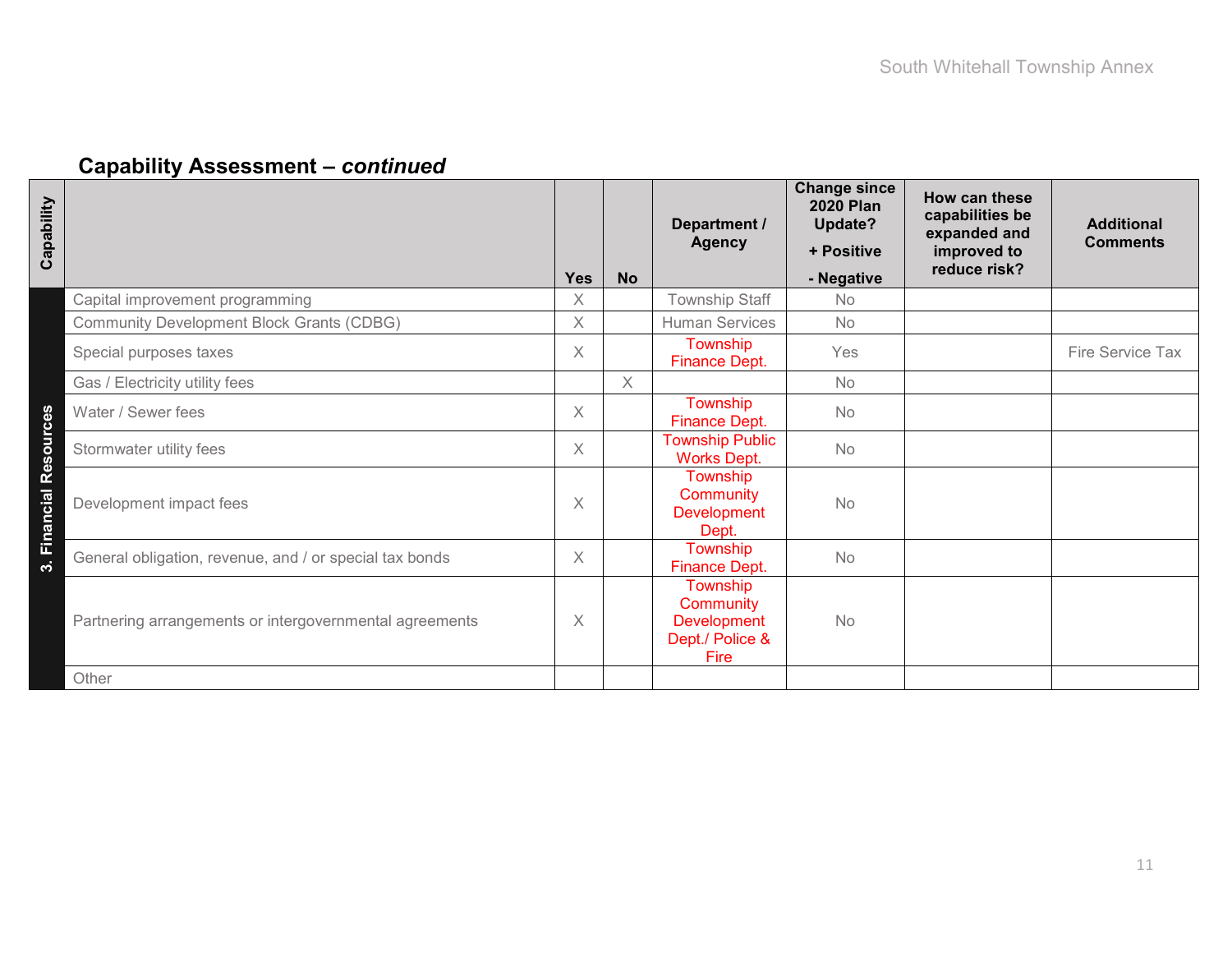| Capability                                   | Program<br>✓<br>Organization                                                                                                                                      | <b>Yes</b> | <b>No</b> | Department /<br><b>Agency</b>                            | <b>Change since</b><br><b>2020 Plan</b><br>Update?<br>+ Positive<br>- Negative | How can these<br>capabilities be<br>expanded and<br>improved to<br>reduce risk? | <b>Additional</b><br><b>Comments</b> |
|----------------------------------------------|-------------------------------------------------------------------------------------------------------------------------------------------------------------------|------------|-----------|----------------------------------------------------------|--------------------------------------------------------------------------------|---------------------------------------------------------------------------------|--------------------------------------|
|                                              | <b>Firewise Communities Certification</b>                                                                                                                         |            | X         |                                                          |                                                                                |                                                                                 |                                      |
| ach                                          | <b>StormReady Certification</b>                                                                                                                                   | Χ          |           | Lehigh County<br>Emergency<br>Management<br>Agency       |                                                                                |                                                                                 |                                      |
|                                              | Natural disaster or safety-related school programs                                                                                                                | $\times$   |           | Township                                                 |                                                                                |                                                                                 |                                      |
| <b>Outre</b><br>න්<br>Education<br>$\vec{r}$ | Ongoing public education or information programs such as,<br>responsible water use, fire safety, household preparedness, and<br>environmental education.          | $\times$   |           | Township                                                 |                                                                                |                                                                                 |                                      |
|                                              | Public-private partnership initiatives addressing disaster related<br>issues.                                                                                     | X          |           | Township,<br>Parkland School<br>District, Dorney<br>Park |                                                                                |                                                                                 |                                      |
|                                              | Local citizen groups or non-profit organizations focused on<br>environmental protection, emergency preparedness, access and<br>functional needs populations, etc. | $\times$   |           | Township                                                 |                                                                                |                                                                                 |                                      |
|                                              | Other                                                                                                                                                             |            |           |                                                          |                                                                                |                                                                                 |                                      |

| 高<br>ၕ             |                               |         | <b>Degree of Capability</b> |             | Change since the 2020 Hazard<br><b>Mitigation Plan Update?</b><br>If so, how? | <b>Additional Comments</b> |
|--------------------|-------------------------------|---------|-----------------------------|-------------|-------------------------------------------------------------------------------|----------------------------|
| ပ                  |                               | Limited | <b>Moderate</b>             | <b>High</b> |                                                                               |                            |
|                    | Planning and Regulatory       |         |                             | X           |                                                                               |                            |
| hent<br>Self       | Administrative and Technical  |         |                             | X           |                                                                               |                            |
| $\dot{\mathbf{p}}$ | Financial                     |         |                             | X           |                                                                               |                            |
|                    | <b>Education and Outreach</b> |         |                             | X           |                                                                               |                            |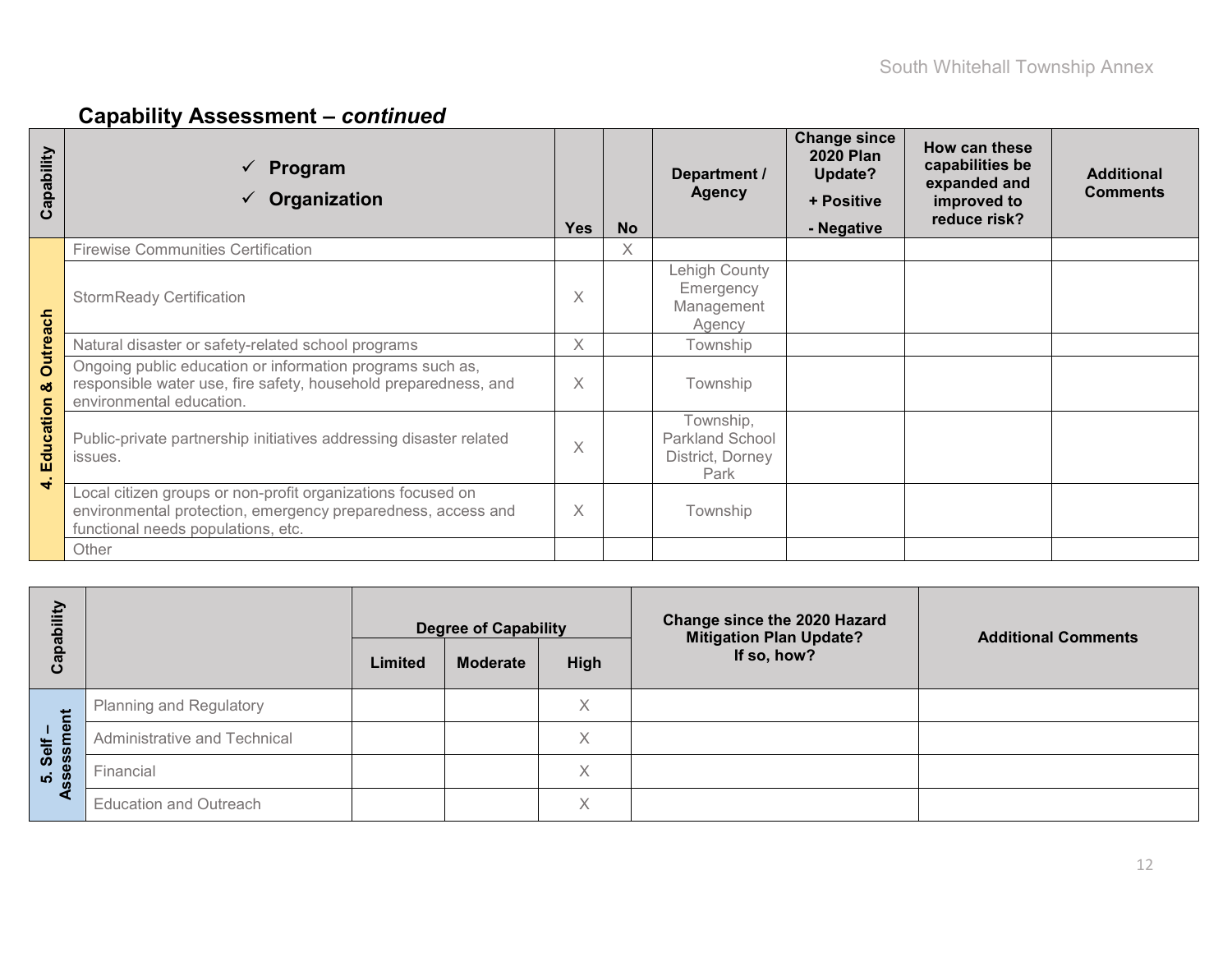### **Known or Anticipated Future Development / Redevelopment**

| Development /<br><b>Property Name</b>                                | <b>Type of Development</b>           | <b>Number of Structures</b>                                                                                                       | <b>Location</b>                                                                        | <b>Known Hazard Zone</b> | <b>Description / Status</b>                                       |  |
|----------------------------------------------------------------------|--------------------------------------|-----------------------------------------------------------------------------------------------------------------------------------|----------------------------------------------------------------------------------------|--------------------------|-------------------------------------------------------------------|--|
| Blue Barn Meadows (2002-<br>114)                                     | Residential                          | 213 Townhomes                                                                                                                     | 1400 Block of Blue Barn<br>Road                                                        | Karst Geology            | <b>Under Construction</b>                                         |  |
| Estates at Pheasant Hills II<br>$(2006 - 101)$                       | Residential                          | 12 Singles                                                                                                                        | Orefield Road at Ritter<br>Road                                                        | Karst Geology            | <b>Under Construction</b>                                         |  |
| Cedarpointe 1641 North<br>Cedar Crest Boulevard (2007-<br>101)       | Commercial                           | Construct a four-story<br>91,200 ft <sup>2</sup> office building                                                                  | 1641 North Cedar Crest<br><b>Boulevard</b>                                             | Karst Geology            | Phase 1 (parking)<br>completed, Phase 2<br>(building) not started |  |
| The Hills at Winchester<br>$(2011 - 103)$                            | Mixed-use-<br>Residential/Commercial | 43 singles, 118 over-55<br>singles, 88 over-55<br>twins, 1 restaurant                                                             | 3951 Walbert Avenue                                                                    | Karst Geology            | <b>Under Construction</b>                                         |  |
| KRE/Springview (2012-103)                                            | Mixed-use-<br>Residential/Commercial | 3 commercial pads, ten<br>45-unit apartment<br>buildings, 1 clubhouse                                                             | 500 Block of Cetronia<br>Road                                                          | Karst Geology            | <b>Under Construction</b>                                         |  |
| Rhue Subdivision (2013-201)                                          | Residential                          | 4 singles                                                                                                                         | 2400 Block of Huckleberry<br>Road                                                      | Karst Geology            | <b>Under Review</b>                                               |  |
| 30 West Twins (2015-103)                                             | Residential                          | 16 twins                                                                                                                          | 3000 Block of Washington<br><b>Street</b>                                              | Karst Geology            | <b>Under Construction</b>                                         |  |
| <b>Tilghman Square Shopping</b><br>Center Improvements (2015-<br>106 | Commercial                           | 1 commercial pad, 3<br>tenants                                                                                                    | 4600 Block of Broadway                                                                 | Karst Geology            | <b>Under Construction</b>                                         |  |
| Hotel Hamilton (2015-107                                             | Commercial                           | 2 commercial pads, 1<br>hotel                                                                                                     | Northeast corner of<br>Hamilton Boulevard and<br>North Cedar crest<br><b>Boulevard</b> | Karst Geology            | <b>Under Review</b>                                               |  |
| Hamilton Animal Care (2016-<br>102)                                  | Commercial                           | 1 commercial pad                                                                                                                  | 4500 Block of Tilghman<br><b>Street</b>                                                | Karst Geology            | <b>Under Construction</b>                                         |  |
| St. George's Orthodox<br>Church (2016-106)                           | Institutional                        | 6 new buildings                                                                                                                   | Southwest corner of<br>Orefield Road and North<br><b>Cedar Crest Boulevard</b>         | Karst Geology            | <b>Under Review</b>                                               |  |
| Ridge Farm (2017-101)                                                | Mixed-use-<br>residential/commercial | 80 singles, 124 twins,<br>350 apartment units, 70<br>over-55 singles, 120<br>over-55 twins, 6<br>commercial pads, 3<br>clubhouses | North Cedar Crest<br><b>Boulevard and Walbert</b><br>Avenue                            | Karst Geology            | <b>Under Review</b>                                               |  |
| Dorney Park Project 2018<br>$(2017 - 102)$                           | Commercial                           | Replacement of existing<br>building                                                                                               | 3830 Dorney Park Road                                                                  | Karst Geology            | <b>Under Construction</b>                                         |  |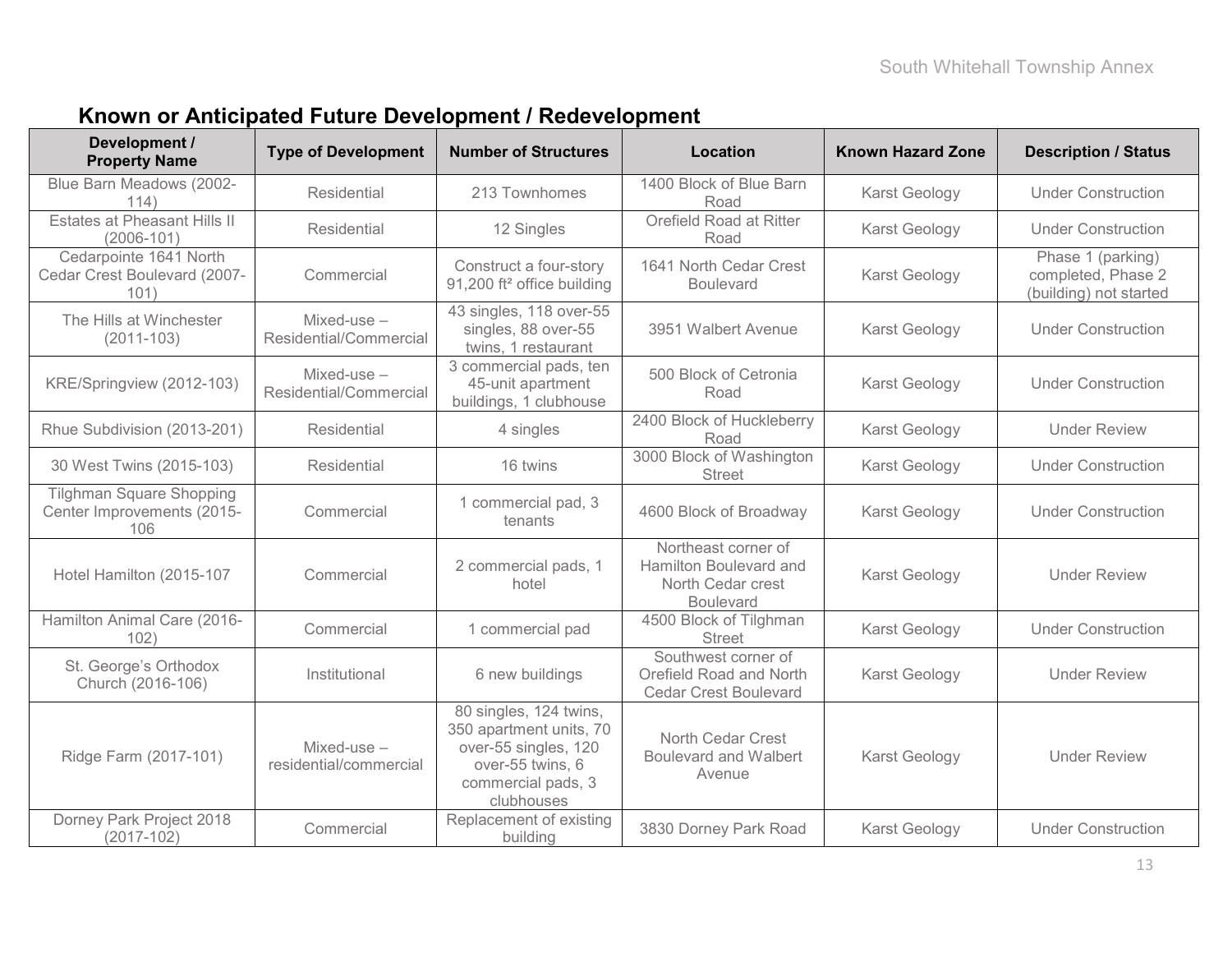# **Known or Anticipated Future Development / Redevelopment –** *continued*

| Development /<br><b>Property Name</b>                       | <b>Type of Development</b> | <b>Number of Structures</b>                                            | Location                                                                                                                   | <b>Known Hazard Zone</b> | <b>Description / Status</b> |
|-------------------------------------------------------------|----------------------------|------------------------------------------------------------------------|----------------------------------------------------------------------------------------------------------------------------|--------------------------|-----------------------------|
| Nestle Purina Pet Care 2018<br>Expansion (2017-103)         | Commercial                 | Expansion of 4<br>buildings, 1 new building                            | 2050 Pope Road                                                                                                             | Karst Geology            | <b>Under Construction</b>   |
| Eck Road and Crackersport<br>Road Warehouses (2017-104)     | Commercial                 | 3 warehouse buildings                                                  | Northwest corner of<br>Crackersport Road and<br>Eck Road, Northwest<br>corner of Eck Road and<br>Norfolk Southern Railroad | Karst Geology            | <b>Under Construction</b>   |
| <b>Grandview Cemetery 2735</b><br>Walbert Avenue (2017-201) | Institutional              | One 200-bed retirement<br>facility                                     | 2735 Walbert Avenue                                                                                                        | Karst Geology            | <b>Under Review</b>         |
| Blue Barn Estates (2017-202)                                | Residential                | 4 single                                                               | 1530 Blue Bard Road                                                                                                        | Karst Geology            | <b>Under Construction</b>   |
| Dorney Park Project 2019<br>$(2018-103)$                    | Commercial                 | <b>Construction of</b><br>dormitory                                    | 3830 Dorney Park road                                                                                                      | Karst Geology            | <b>Under Construction</b>   |
| Dollar General (2018-104)                                   | Commercial                 | 1 retail sales building                                                | 2040 Walbert Avenue                                                                                                        | Karst Geology            | <b>Under Construction</b>   |
| Autozone (2018-105)                                         | Commercial                 | 1 retail sales building                                                | 4260 Tilghman Street                                                                                                       | Karst Geology            | <b>Under Construction</b>   |
| Proposed Flex Building 1215<br>Hausman Road (2018-106)      | Commercial                 | 1 warehouse building                                                   | 1215 Hausman Road                                                                                                          | Karst Geology            | <b>Under Review</b>         |
| Push & Pull Auto Body (2018-<br>107)                        | Commercial                 | Raze 1 single dwelling,<br>expand existing auto<br>repair building     | 4749 Grammes Road                                                                                                          | Karst Geology            | <b>Under Construction</b>   |
| 1960 Harold Avenue (2019-<br>101)                           | Residential                | 5 new townhomes                                                        | 1960 Harold Avenue                                                                                                         | Karst Geology            | <b>Under Construction</b>   |
| Roosevelt Street Flats (2019-<br>102)                       | Residential                | 4 new 2-flats (8 dwelling<br>units total)                              | Southern terminus of<br><b>Roosevelt Street</b>                                                                            | Karst Geology            | <b>Project Withdrawn</b>    |
| Hausman Road Self-Storage<br>$(2019 - 103)$                 | Commercial                 | 1 self-storage building                                                | 1657 & 1619 Hausman<br>Road                                                                                                | Karst Geology            | <b>Project Withdrawn</b>    |
| Parkland Manor (2019-104)                                   | Commercial                 | Minor<br>additions/redevelopment<br>of existing retirement<br>facility | 4636 Crackersport Road                                                                                                     | Karst Geology            | <b>Under Construction</b>   |
| 4741 Chapmans Road Flex<br>Warehouse (2019-105)             | Commercial                 | 1 warehouse building                                                   | 4741 Crackersport Road                                                                                                     | Karst Geology            | <b>Under Construction</b>   |
| Parkland Manor Phase 4<br>Senior Living (2019-106)          | Commercial                 | Assisted living<br>apartments                                          | 4636 Crackersport Road                                                                                                     | Karst Geology            | <b>Under Review</b>         |
| <b>KRE Spring View Commercial</b><br>$II (2019-107)$        | Commercial                 | Retail pad site                                                        | Southwest corner of<br><b>Broadway and Hausman</b><br>Road                                                                 | Karst Geology            | <b>Under Review</b>         |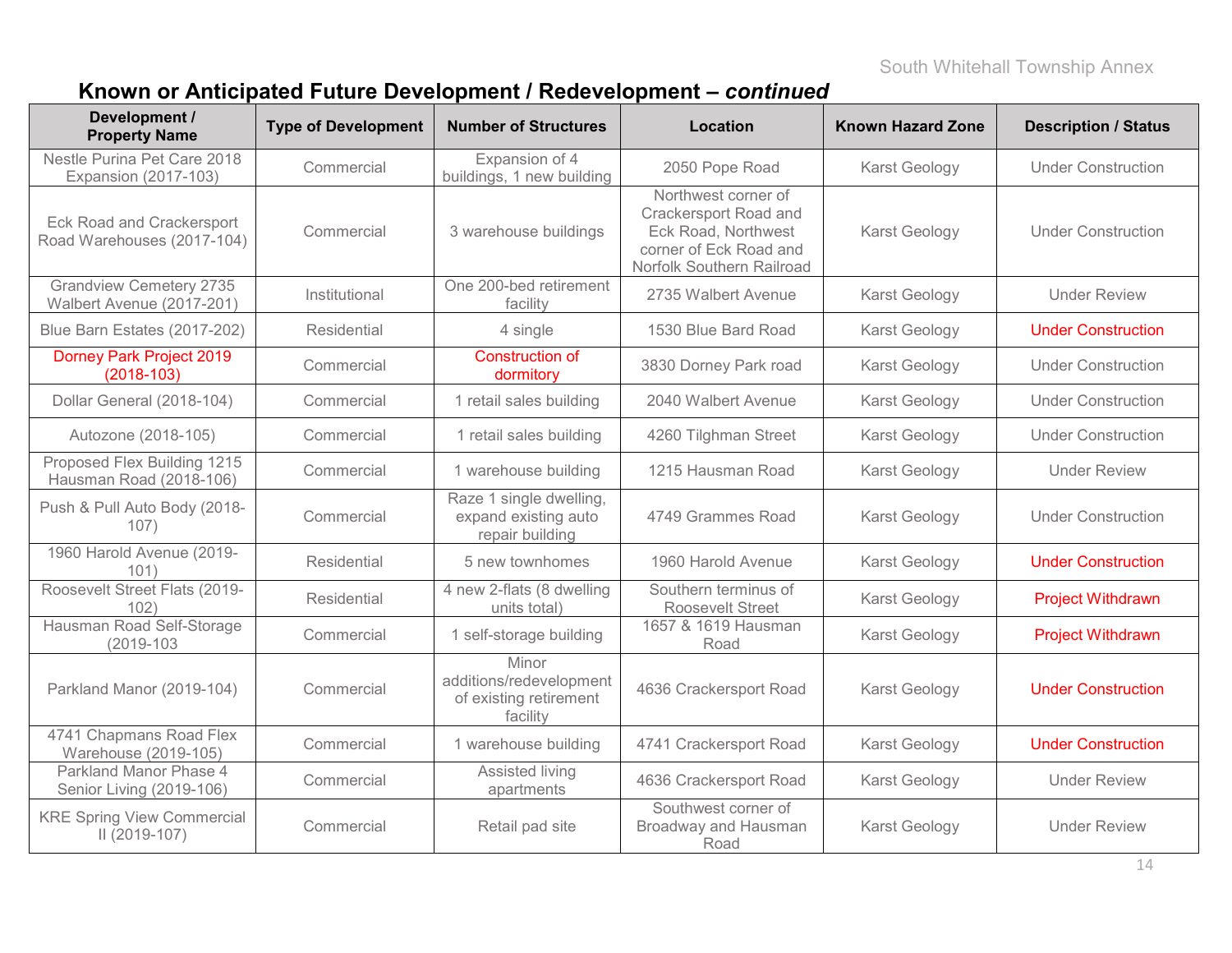### **Known or Anticipated Future Development / Redevelopment –** *continued*

| Development /<br><b>Property Name</b>                                                    | <b>Type of Development</b>       | <b>Number of Structures</b>                                                                              | Location                                                                 | <b>Known Hazard Zone</b> | <b>Description / Status</b> |  |
|------------------------------------------------------------------------------------------|----------------------------------|----------------------------------------------------------------------------------------------------------|--------------------------------------------------------------------------|--------------------------|-----------------------------|--|
| Dorney Park Project 2020<br>$(2019 - 701)$                                               | Commercial                       | Replacement of existing<br>water attraction                                                              | 3830 Dorney Park Road                                                    | Karst Geology            | <b>Under Construction</b>   |  |
| Village West Redevelopment<br>$(2019 - 702)$                                             | Commercial<br>Site redevelopment |                                                                                                          | 3100 Tilghman Street                                                     | Karst Geology            | <b>Under Construction</b>   |  |
| South Whitehall Township<br><b>Municipal Complex Site</b><br><b>Expansion (2019-703)</b> | Commercial                       | Additions to municipal<br>complex                                                                        | 4444 Walbert Avenue                                                      | Karst Geology            | <b>Under Construction</b>   |  |
| Bizate Park View (2020-101)                                                              | Commercial                       | Mixed-use traditional<br>neighborhood<br>development<br>commercial infill                                | 1151 Bulldog Drive                                                       | Karst Geology            | <b>Under Review</b>         |  |
| Dorney Park Attraction (2020-<br>102)                                                    | Commercial                       | New amusement ride                                                                                       | 3830 Dorney Park Road                                                    | Karst Geology            | <b>Project Withdrawn</b>    |  |
| 1810 PA Rt. 309 Convenience<br>Store and Office (2020-103)                               | Commercial                       | New convenience store<br>and office building                                                             | 1810 PA Rt. 309                                                          | Karst Geology            | <b>Under Review</b>         |  |
| Proposed Independent Living<br>Apartments at Luther Crest<br>$(2020 - 104)$              | Commercial                       | New independent living<br>apartments                                                                     | 800 Hausman Road                                                         | Karst Geology            | <b>Under Review</b>         |  |
| <b>Proposed Parking Lot</b><br>Improvements 798 Hausman<br>Road (2020-106)               | Commercial                       | Parking lot & site<br>improvements                                                                       | 798 Hausman Road                                                         | Karst Geology            | <b>Under Review</b>         |  |
| 1659 Blue Barn Road (2020-<br>106)                                                       | <b>Residential</b>               | 36 twin dwellings                                                                                        | 1569 Blue Barn Road                                                      | Karst Geology            | <b>Under Review</b>         |  |
| <b>Blue Barn Road Subdivision</b><br>$(2020 - 107)$                                      | <b>Residential</b>               | 100 townhomes, 30 twin<br>dwellings                                                                      | Southeast corner of<br><b>Chapmans Road and Blue</b><br><b>Barn Road</b> | Karst Geology            | <b>Under Review</b>         |  |
| <b>Skilled Nursing Addition for</b><br>Cedarbrook Senior Care &<br>Rehab (2020-108)      | Commercial                       | Demolition of former<br>juvenile detention facility<br>building, addition of<br>skilled nursing building | 350 South Cedarbrook<br>Road                                             | Karst Geology            | <b>Under Review</b>         |  |
| Shia Ithna Ashen Jamaat of<br>Pennsylvania (2020-109                                     | Commercial                       | <b>Demolition of existing</b><br>worship building,<br>construction of new<br>worship building            | <b>1500 Ridgeview Drive</b>                                              | <b>Karst Geology</b>     | <b>Under Review</b>         |  |
| Mosiac Campus (2020-110)                                                                 | Commercial                       | New greenhouse and<br>retail                                                                             | 2947 North Cedar Crest<br><b>Boulevard</b>                               | <b>Karst Geology</b>     | <b>Under Review</b>         |  |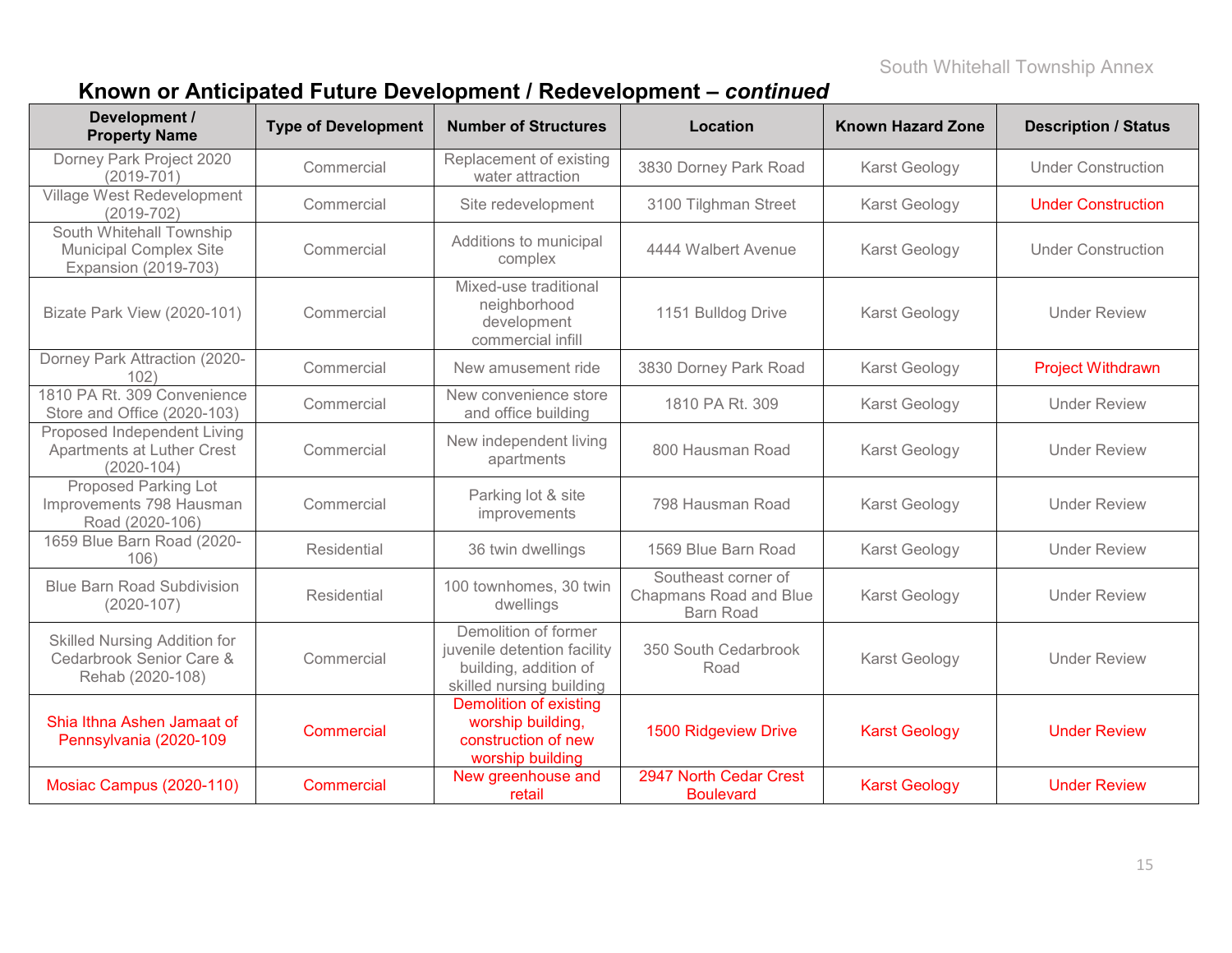| Development /<br><b>Property Name</b>                                                 | <b>Type of Development</b> | <b>Number of Structures</b>                    | Location                | <b>Known Hazard Zone</b> | <b>Description / Status</b> |
|---------------------------------------------------------------------------------------|----------------------------|------------------------------------------------|-------------------------|--------------------------|-----------------------------|
| <b>Nestle Purina Wastewater</b><br><b>Treatment Upgrades (2021-</b><br>102)           | Commercial                 | <b>New Sewage Treatment</b><br><b>Building</b> | 2050 Pope Road          | <b>Karst Geology</b>     | <b>Under Review</b>         |
| <b>Kratzer Elementary School</b><br>$(2021 - 103)$                                    | Commercial                 | Addition to educational<br>building            | 2200 Huckleberry Road   | <b>Karst Geology</b>     | <b>Under Review</b>         |
| <b>Building Addition to 4815</b><br><b>Crackersport Road (2021-</b><br>104)           | Commercial                 | Addition to warehouse<br>building              | 4815 Crackersport Road  | <b>Karst Geology</b>     | <b>Under Review</b>         |
| <b>Dunkin Allentown Drive-Thru</b><br>$(2021 - 105)$                                  | Commercial                 | Addition of drive-thru to<br>existing building | 4798 Tilghman Street    | <b>Karst Geology</b>     | <b>Under Review</b>         |
| Long's Water Technology<br>$(2021 - 106)$                                             | Commercial                 | New building                                   | 1567 Hausman Road       | <b>Karst Geology</b>     | <b>Under Review</b>         |
| <b>Dorneyville Shopping Center</b><br><b>Fast Casual Restaurant</b><br>$(2021 - 701)$ | Commercial                 | New pad site                                   | 3245 Hamilton Boulevard | <b>Karst Geology</b>     | <b>Under Review</b>         |

### **Known or Anticipated Future Development / Redevelopment –** *continued*

# **Natural & Non-Natural Event History Specific to South Whitehall Township**

| <b>Type of Event and Date(s)</b>        | <b>FEMA Disaster #</b><br>(if applicable) | Local Damage(s) or Loss(es)                                |
|-----------------------------------------|-------------------------------------------|------------------------------------------------------------|
| Winter Storm Stella - 3/2017            | N/A                                       |                                                            |
| Winter Storm Jonas - 1/2016             | DR-4267                                   |                                                            |
| Pennsylvania COVID-19 Pandemic - 1/2020 | DR-4506                                   | Emergency Protective measures to combat COVID-19 Pandemic. |
| Tropical Storm Isaias - 8/2020          |                                           | Flooding                                                   |
| Tropical Storm Ida - 9/2021             | DR-4618                                   | Flooding                                                   |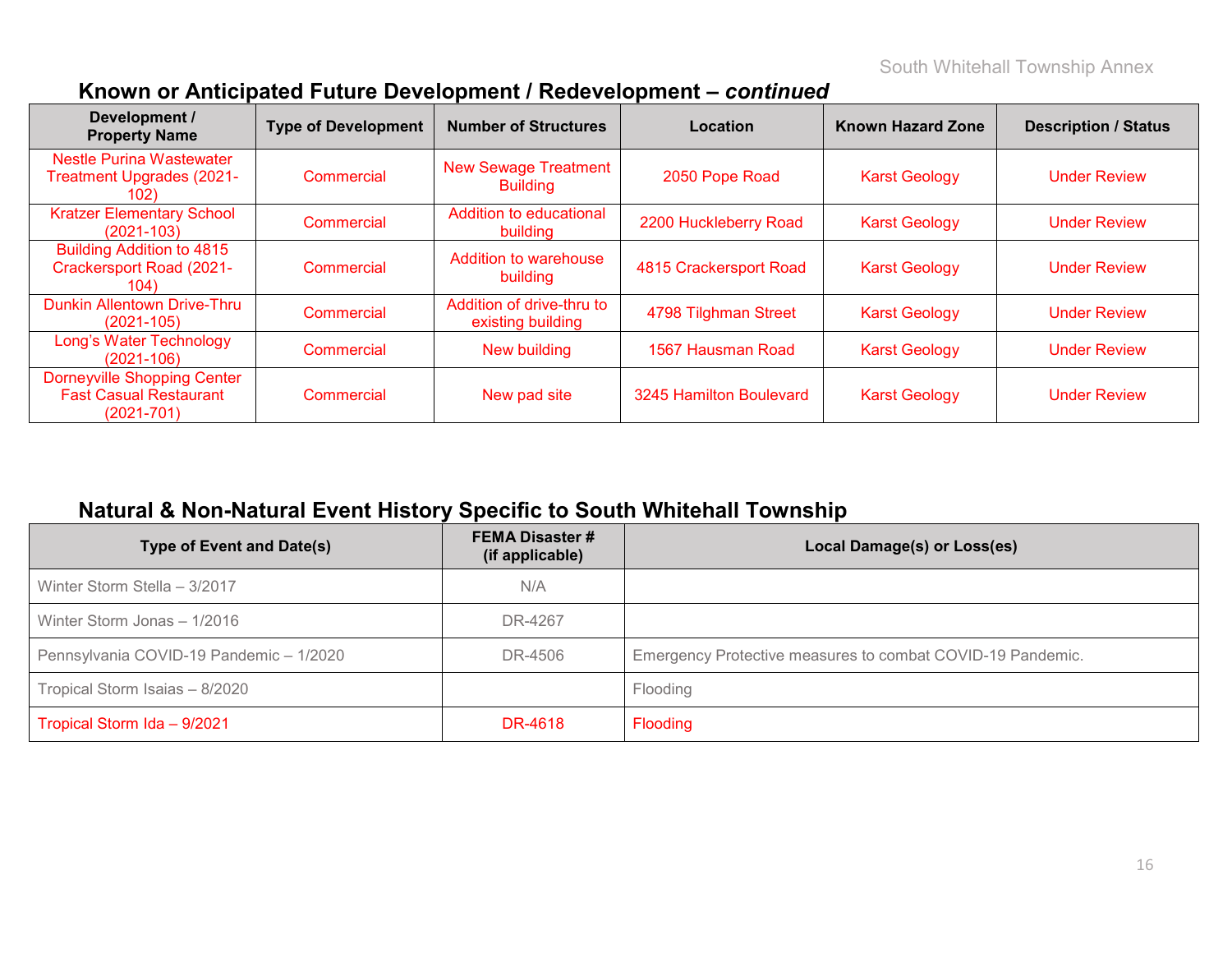# **2013 Municipal Action Plan Status**

|                         |                                                                                                                                                                                                                                                                                                                                                                                                                                                                        |                                       |                      | <b>Status</b> |                |                |                                                                              |
|-------------------------|------------------------------------------------------------------------------------------------------------------------------------------------------------------------------------------------------------------------------------------------------------------------------------------------------------------------------------------------------------------------------------------------------------------------------------------------------------------------|---------------------------------------|----------------------|---------------|----------------|----------------|------------------------------------------------------------------------------|
|                         | <b>Existing Mitigation Action</b><br>(from 2013 Hazard Mitigation Plan)                                                                                                                                                                                                                                                                                                                                                                                                | Progress<br>OWN<br>ğ<br>$\frac{1}{2}$ | Progress<br>$\equiv$ | Continuous    | Completed      | Discontinued   | <b>Additional Comments</b>                                                   |
| $\mathbf 1$             | Flooding Cedar Crest and Hamilton; Major route to area Trauma Center LVHN                                                                                                                                                                                                                                                                                                                                                                                              | $\times$                              |                      |               |                |                | Awaiting pending adjacent property<br>development                            |
| $\overline{2}$          | Flood control - storm sewer improvements: Springhouse Road (900- 1100) & Trexler Blvd.<br>$(3700 - 3900)$                                                                                                                                                                                                                                                                                                                                                              |                                       |                      |               | $\times$       |                | Completed 2012. Action not carried<br>through to the 2018 Action Plan.       |
| 3                       | Flood control - roadway flooding: Cedar Crest Blvd(0-100) & Broadway Rd (31003300)                                                                                                                                                                                                                                                                                                                                                                                     |                                       | $\times$             |               |                |                | City of Allentown/PENNDOT                                                    |
| $\overline{\mathbf{4}}$ | Flood control - roadway flooding: Jordan Rd. at Haasadahl Rd.                                                                                                                                                                                                                                                                                                                                                                                                          |                                       |                      |               | $\overline{X}$ | $\times$       | <b>Township Public Works</b><br><b>Township Public Works</b>                 |
| 5<br>$6\phantom{1}$     | Flood control - roadway flooding: Lapp Rd. at covered bridge<br>Flood control - roadway flooding: Wehr Mill Rd. at covered bridge                                                                                                                                                                                                                                                                                                                                      |                                       |                      |               |                | $\overline{X}$ | <b>Township Public Works</b>                                                 |
| $\overline{7}$          | Roadway flooding: Glick Ave. and Birch Ave.                                                                                                                                                                                                                                                                                                                                                                                                                            | $\times$                              |                      |               |                |                | <b>Township Public Works</b>                                                 |
| 8                       | Storm drainage improvements: Arch, Fairmont, 28th, Pennsylvania and 26th Streets                                                                                                                                                                                                                                                                                                                                                                                       |                                       |                      |               | $\times$       |                | Completed 2011. Action not carried<br>through to the 2018 Action Plan.       |
| 9                       | Storm drainage improvements - roadway flooding: Wehr Mill Rd at Limekiln Rd.                                                                                                                                                                                                                                                                                                                                                                                           |                                       |                      |               | $\times$       |                | Completed prior to 2013. Action not<br>carried over to the 2018 Action Plan. |
| 10                      | Storm drainage improvements - roadway flooding: Farm Dr. between Winchester and<br>Wethersfield Rds.                                                                                                                                                                                                                                                                                                                                                                   |                                       |                      |               |                | $\times$       | <b>Township Public Works</b>                                                 |
| 11                      | Storm drainage improvements: Winchester Rd. at N 33rd St.                                                                                                                                                                                                                                                                                                                                                                                                              |                                       |                      |               | $\times$       |                | Completed prior to 2013. Action not<br>carried over to the 2018 Action Plan. |
| 12                      | Storm drainage improvements: Crackersport Rd. between Country Lane & Bulldog Dr.                                                                                                                                                                                                                                                                                                                                                                                       | $\times$                              |                      |               |                |                | <b>Township Public Works</b>                                                 |
| 13                      | Storm drainage improvements: Detention pond in front of Springhouse Middle School                                                                                                                                                                                                                                                                                                                                                                                      |                                       |                      |               | $\times$       |                | Completed prior to 2013. Action not<br>carried over to the 2018 Action Plan. |
| 14                      | Storm drainage improvements: Broadway Rd. and Schaeffer St.                                                                                                                                                                                                                                                                                                                                                                                                            |                                       | $\times$             |               |                |                | Township Public Works -<br>Proposed in 2018 budget                           |
| A                       | Retrofit structures located in hazard-prone areas to protect structures from future damage,<br>with repetitive loss properties as priority.<br>Phase 1: Identify appropriate candidates for retrofitting based on cost-effectiveness versus<br>relocation.<br>Phase 2: Where retrofitting is determined to be a viable option, work with property owners<br>toward implementation of that action based on available funding from FEMA and local<br>match availability. | $\times$                              |                      |               |                |                |                                                                              |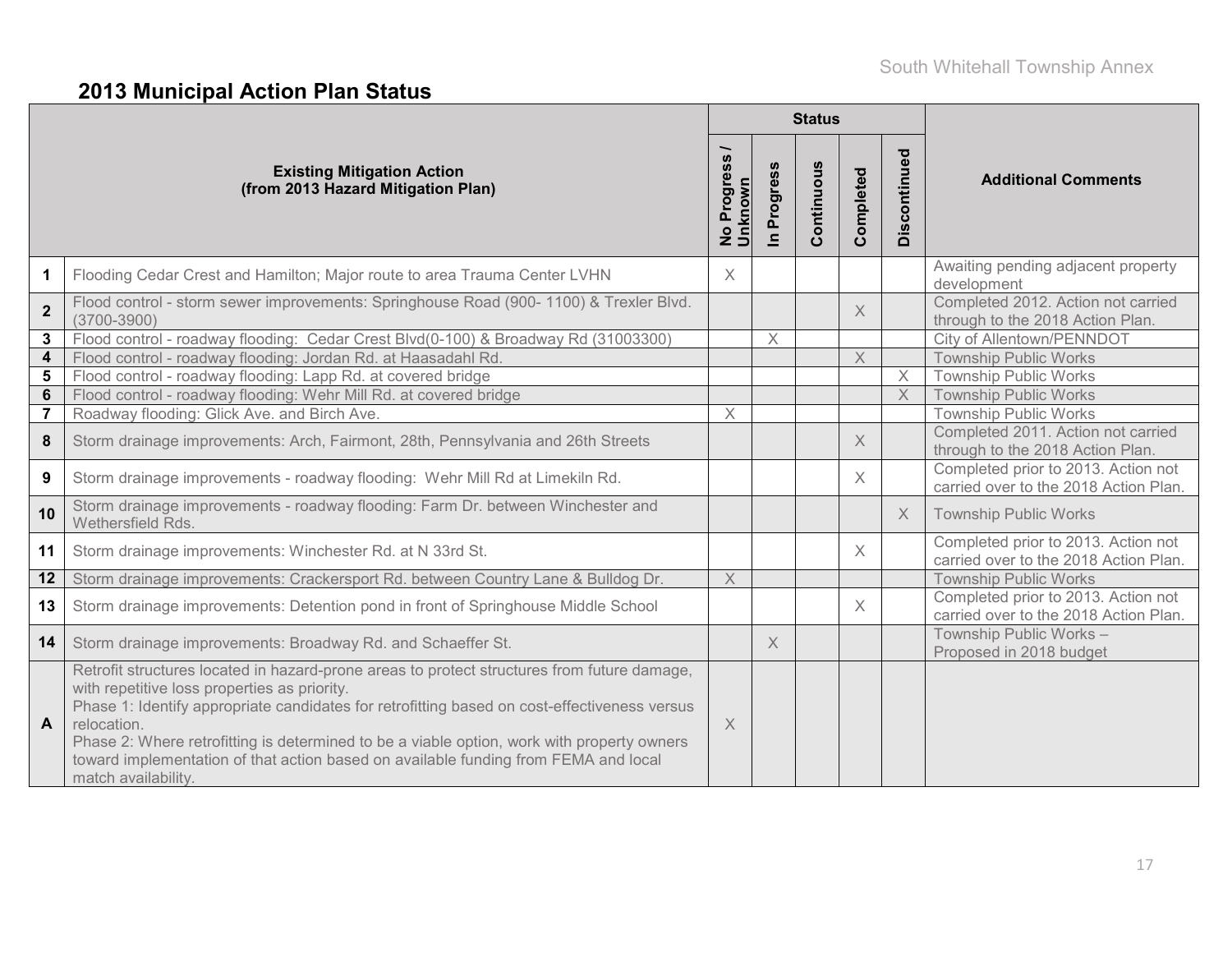# **2013 Municipal Action Plan Status –** *continued*

|              |                                                                                                                                                                                                                                                                                                                                                                                                                                                                                                                                                                                                                                                                                                                                                                                                                                                                                                                                                                                                                                      |                               |                          | <b>Status</b> |           |              |                            |  |  |
|--------------|--------------------------------------------------------------------------------------------------------------------------------------------------------------------------------------------------------------------------------------------------------------------------------------------------------------------------------------------------------------------------------------------------------------------------------------------------------------------------------------------------------------------------------------------------------------------------------------------------------------------------------------------------------------------------------------------------------------------------------------------------------------------------------------------------------------------------------------------------------------------------------------------------------------------------------------------------------------------------------------------------------------------------------------|-------------------------------|--------------------------|---------------|-----------|--------------|----------------------------|--|--|
|              | <b>Existing Mitigation Action</b><br>(from 2013 Hazard Mitigation Plan)                                                                                                                                                                                                                                                                                                                                                                                                                                                                                                                                                                                                                                                                                                                                                                                                                                                                                                                                                              | No Progress<br><b>Unknown</b> | Progress<br>$\mathbf{r}$ | Continuous    | Completed | Discontinued | <b>Additional Comments</b> |  |  |
| B            | Purchase, or relocate structures located in hazard-prone areas to protect structures from<br>future damage, with repetitive loss properties as priority.<br>Phase 1: Identify appropriate candidates for relocation based on cost-effectiveness versus<br>retrofitting.<br>Phase 2: Where relocation is determined to be a viable option, work with property owners<br>toward implementation of that action based on available funding from FEMA and local<br>match availability.                                                                                                                                                                                                                                                                                                                                                                                                                                                                                                                                                    | $\times$                      |                          |               |           |              |                            |  |  |
| $\mathbf{C}$ | Maintain compliance with and good-standing in the NFIP including adoption and<br>enforcement of floodplain management requirements (e.g. regulating all new and<br>substantially improved construction in Special Hazard Flood Areas), floodplain<br>identification and mapping, and flood insurance outreach to the community. Further,<br>continue to meet and/or exceed the minimum NFIP standards and criteria through the<br>following NFIP-related continued compliance actions identified below.                                                                                                                                                                                                                                                                                                                                                                                                                                                                                                                              |                               |                          | X             |           |              |                            |  |  |
| D            | Conduct and facilitate community and public education and outreach for residents and<br>businesses to include, but not be limited to, the following to promote and effect natural<br>hazard risk reduction:<br>Provide and maintain links to the HMP website, and regularly post notices on the<br>County/municipal homepage(s) referencing the HMP webpages. Prepare and distribute<br>informational letters to flood vulnerable property owners and neighborhood associations,<br>explaining the availability of mitigation grant funding to mitigate their properties, and<br>instructing them on how they can learn more and implement mitigation.<br>Use email notification systems and newsletters to better educate the public on flood<br>insurance, the availability of mitigation grant funding, and personal natural hazard risk<br>reduction measures. Work with neighborhood associations, civic and business groups to<br>disseminate information on flood insurance and the availability of mitigation grant funding. |                               |                          | $\times$      |           |              |                            |  |  |
| E            | Continue to support the implementation, monitoring, maintenance, and updating of this<br>Plan, as defined in Section 7.0                                                                                                                                                                                                                                                                                                                                                                                                                                                                                                                                                                                                                                                                                                                                                                                                                                                                                                             |                               |                          | X             |           |              |                            |  |  |
| F            | Complete the ongoing updates of the Comprehensive Emergency Management Plans                                                                                                                                                                                                                                                                                                                                                                                                                                                                                                                                                                                                                                                                                                                                                                                                                                                                                                                                                         |                               |                          | $\times$      |           |              |                            |  |  |
| G            | Create/enhance/maintain mutual aid agreements with neighboring communities for<br>continuity of operations.                                                                                                                                                                                                                                                                                                                                                                                                                                                                                                                                                                                                                                                                                                                                                                                                                                                                                                                          |                               |                          | X             |           |              |                            |  |  |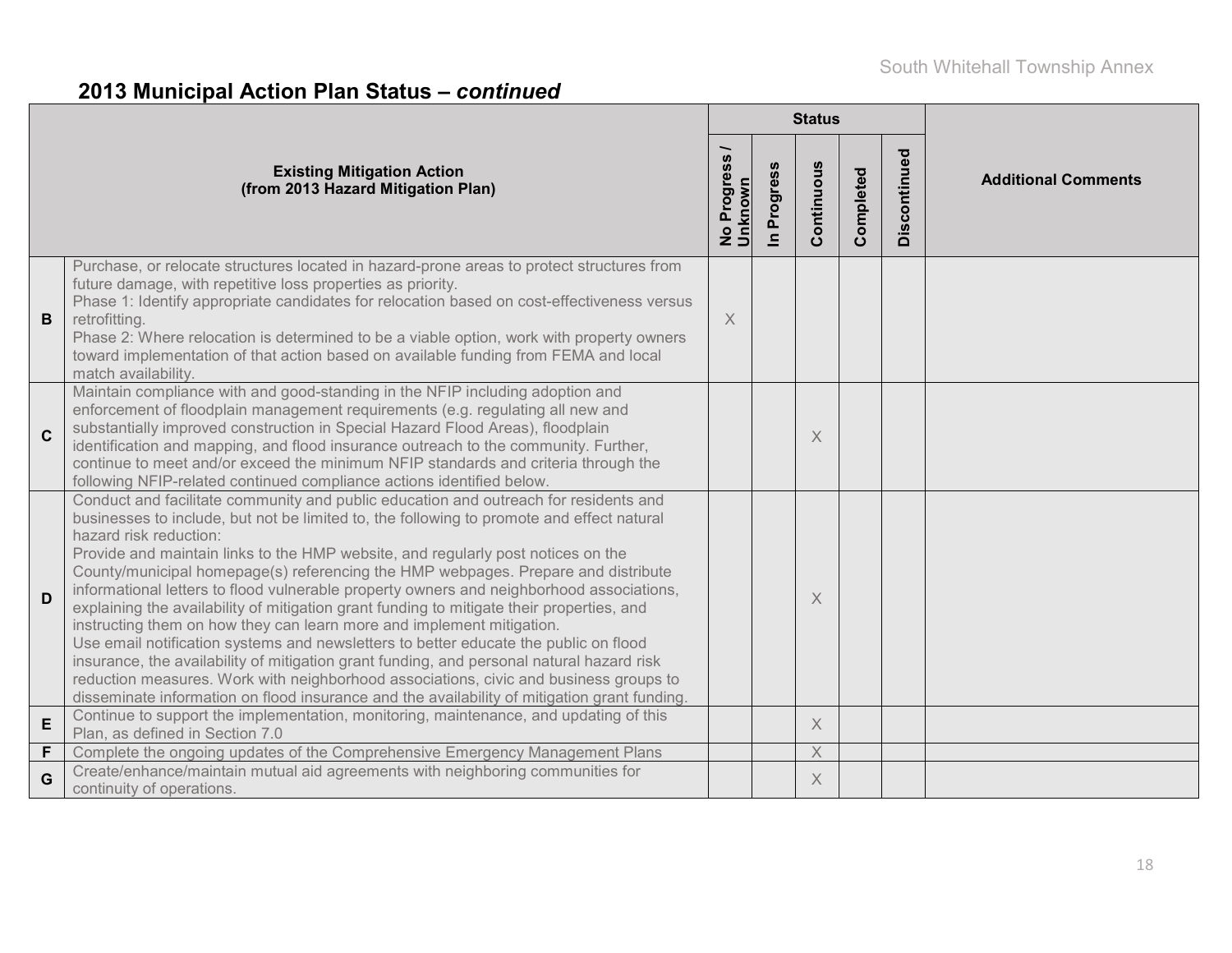#### **2013 Municipal Action Plan Status –** *continued*

|   |                                                                                                                                                                                                                                                                                         |    | <b>Status</b> |              |                       |                                                                                                                                        |  |
|---|-----------------------------------------------------------------------------------------------------------------------------------------------------------------------------------------------------------------------------------------------------------------------------------------|----|---------------|--------------|-----------------------|----------------------------------------------------------------------------------------------------------------------------------------|--|
|   | <b>Existing Mitigation Action</b><br>(from 2013 Hazard Mitigation Plan)                                                                                                                                                                                                                 | ರಾ | O<br>Ē        | mpleted<br>ပ | iscontinued<br>$\Box$ | <b>Additional Comments</b>                                                                                                             |  |
| H | Identify and develop agreements with entities that can provide support with<br>FEMA/PEMA paperwork after disasters; qualified damage assessment personnel -<br>Improve post-disaster capabilities - damage assessment; FEMA/PEMA paperwork<br>compilation, submissions, record- keeping |    | X             |              |                       | <b>Through Lehigh County Emergency</b><br>Management Agency and Local<br><b>Emergency Management Agency</b>                            |  |
|   | Work with regional agencies (i.e. County and PEMA) to help develop damage assessment<br>capabilities at the local level through such things as training programs, certification of<br>qualified individuals (e.g. code officials, floodplain managers, engineers).                      |    | X             |              |                       | Through Lehigh County Emergency<br>Management Agency and Local<br><b>Emergency Management Agency.</b><br>Continuing education programs |  |

#### **Notes:**

- **1.** Actions not carried through to the 2018 Action Plan are so noted.
- **2.** To maintain National Flood Insurance Program (NFIP) compliance, actions related to the NFIP were carried through to the 2018 Action Plan even if identified by the municipality as completed.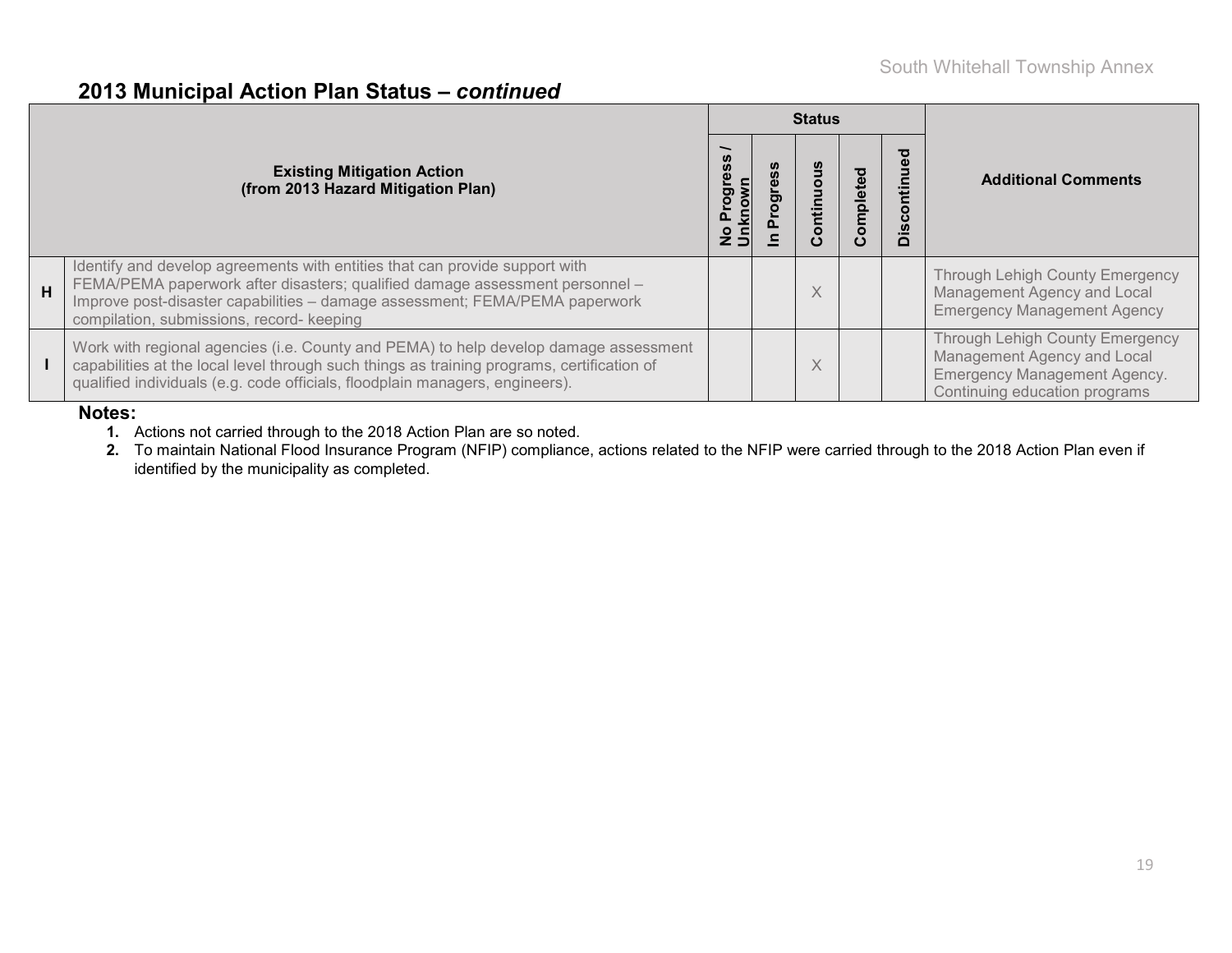# **2018 Mitigation Action Plan**

|                | <b>Mitigation Action</b>                                                                                                                                                                                                                                                                                                                                                                                                                                                                 | <b>Mitigation</b><br><b>Technique</b><br>Category | Hazard(s)<br><b>Addressed</b>                                      | <b>Priority</b><br>(H/M/L) | <b>Estimated</b><br>Cost | <b>Potential</b><br><b>Funding</b>                                                                                | <b>Lead Agency</b><br>/ Department                                                                                           | Implementation<br><b>Schedule</b>      | <b>Applies to</b><br>New and / or<br><b>Existing</b><br><b>Structures</b> |
|----------------|------------------------------------------------------------------------------------------------------------------------------------------------------------------------------------------------------------------------------------------------------------------------------------------------------------------------------------------------------------------------------------------------------------------------------------------------------------------------------------------|---------------------------------------------------|--------------------------------------------------------------------|----------------------------|--------------------------|-------------------------------------------------------------------------------------------------------------------|------------------------------------------------------------------------------------------------------------------------------|----------------------------------------|---------------------------------------------------------------------------|
|                | Flooding Cedar Crest and Hamilton;<br>Major route to area Trauma Center<br><b>LVHN</b>                                                                                                                                                                                                                                                                                                                                                                                                   | Structure &<br>Infrastructure                     | Flood                                                              | High                       | High                     |                                                                                                                   | Penn Dot                                                                                                                     |                                        | Existing                                                                  |
| $\overline{2}$ | Flood control - roadway flooding:<br>Gedar<br>Crest Blvd (0-100) & Broadway Rd<br>$(3100 - 3300)$                                                                                                                                                                                                                                                                                                                                                                                        | Structure &<br>Infrastructure                     | <b>Flood</b>                                                       | <b>Medium</b>              | <b>High</b>              |                                                                                                                   | City of<br>Allentown/<br><b>PennDOT</b>                                                                                      | Completed 2018                         | Existing                                                                  |
| $\mathbf{3}$   | Roadway flooding: Glick Ave. and<br>Birch Ave.                                                                                                                                                                                                                                                                                                                                                                                                                                           | Structure &<br>Infrastructure                     | Flood                                                              | Medium                     | High                     |                                                                                                                   | Township<br><b>Public Works</b>                                                                                              | Depending on<br>funding                | Existing                                                                  |
| 4              | Storm drainage improvements:<br>Crackersport Rd. between Country<br>Lane & Bulldog Dr.                                                                                                                                                                                                                                                                                                                                                                                                   | Structure &<br>Infrastructure                     | Flood                                                              | Medium                     | High                     |                                                                                                                   | Township<br>Public Works                                                                                                     | Depending on<br>funding                | Existing                                                                  |
| 5              | Storm drainage improvements:<br><b>Broadway Rd. and Schaeffer St.</b>                                                                                                                                                                                                                                                                                                                                                                                                                    | Structure &<br>Infrastructure                     | <b>Flood</b>                                                       | <b>Medium</b>              | <b>High</b>              |                                                                                                                   | <b>Township</b><br><b>Public Works</b>                                                                                       | Completed 2019                         | Existing                                                                  |
| 6              | Retrofit structures located in hazard<br>prone areas to protect structures from<br>future damage, with repetitive loss<br>properties as priority.<br>Phase 1: Identify appropriate<br>candidates for retrofitting based on<br>cost-effectiveness versus relocation.<br>Phase 2: Where retrofitting is<br>determined to be a viable option,<br>work with property owners toward<br>implementation of that action based<br>on available funding from FEMA and<br>local match availability. | Structure &<br>Infrastructure                     | Flood,<br>Windstorm/<br>Tornado,<br>Winter<br>Storm,<br>Earthquake | Medium-<br><b>High</b>     | <b>High</b>              | <b>FEMA</b><br>Mitigation<br>Grant<br>Programs<br>and local<br>budget (or<br>property<br>owner) for<br>cost share | Municipality<br>(via Municipal<br>Engineer/NFIP<br>Floodplain<br>Administrator)<br>with support<br>from PEMA,<br><b>FEMA</b> | Long-term<br>(depending on<br>funding) | <b>Existing</b>                                                           |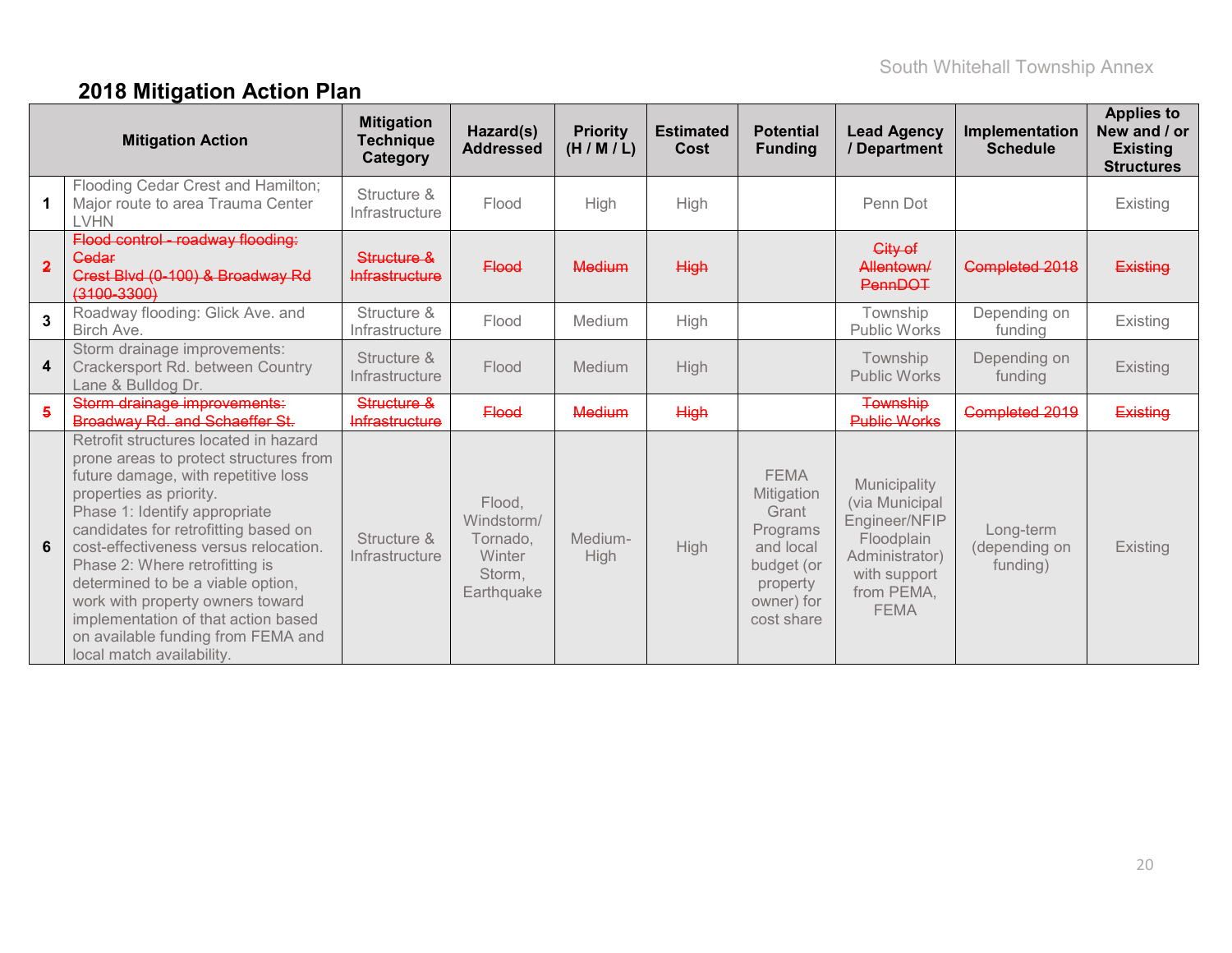|                | <b>Mitigation Action</b>                                                                                                                                                                                                                                                                                                                                                                                                                                                                                                           | <b>Mitigation</b><br><b>Technique</b><br>Category | Hazard(s)<br><b>Addressed</b>                              | <b>Priority</b><br>(H/M/L) | <b>Estimated</b><br>Cost | <b>Potential</b><br><b>Funding</b>                                                                                | <b>Lead Agency</b><br>/ Department                                                                                               | Implementation<br><b>Schedule</b>      | <b>Applies to</b><br>New and / or<br><b>Existing</b><br><b>Structures</b> |
|----------------|------------------------------------------------------------------------------------------------------------------------------------------------------------------------------------------------------------------------------------------------------------------------------------------------------------------------------------------------------------------------------------------------------------------------------------------------------------------------------------------------------------------------------------|---------------------------------------------------|------------------------------------------------------------|----------------------------|--------------------------|-------------------------------------------------------------------------------------------------------------------|----------------------------------------------------------------------------------------------------------------------------------|----------------------------------------|---------------------------------------------------------------------------|
| $\overline{7}$ | Purchase, or relocate structures<br>located in hazard-prone areas to<br>protect structures from future<br>damage, with repetitive loss<br>properties as priority. Phase 1:<br>Identify appropriate candidates for<br>relocation based on cost-<br>effectiveness versus retrofitting.<br>Phase 2: Where relocation is<br>determined to be a viable option,<br>work with property owners toward<br>implementation of that action based<br>on available funding from FEMA and<br>local match availability.                            | Structure &<br>Infrastructure                     | Flood                                                      | Medium-<br>High            | High                     | <b>FEMA</b><br>Mitigation<br>Grant<br>Programs<br>and local<br>budget (or<br>property<br>owner) for<br>cost share | Municipality<br>(via Municipal<br>Engineer/NFIP<br>Floodplain<br>Administrator)<br>with support<br>from PEMA,<br><b>FEMA</b>     | Long-term<br>(depending on<br>funding) | Existing                                                                  |
| 8              | Maintain compliance with and good<br>standing in the NFIP including<br>adoption and enforcement of<br>floodplain management requirements<br>(e.g. regulating all new and<br>substantially improved construction in<br>Special Hazard Flood Areas),<br>floodplain identification and mapping,<br>and flood insurance outreach to the<br>community.<br>Further, continue to meet and/or<br>exceed the minimum NFIP standards<br>and criteria through the following<br>NFIP related continued compliance<br>actions identified below. | Local plans<br>$\alpha$<br>Regulations            | Flood,<br>Windstorm/<br>Tornado,<br>Winter<br><b>Storm</b> | High                       | $Low -$<br>Medium        | Local<br><b>Budget</b>                                                                                            | Municipality<br>(via Municipal<br>Engineer/NFIP<br>Floodplain<br>Administrator)<br>with support<br>from PEMA,<br><b>ISO FEMA</b> | Ongoing                                | New &<br>Existing                                                         |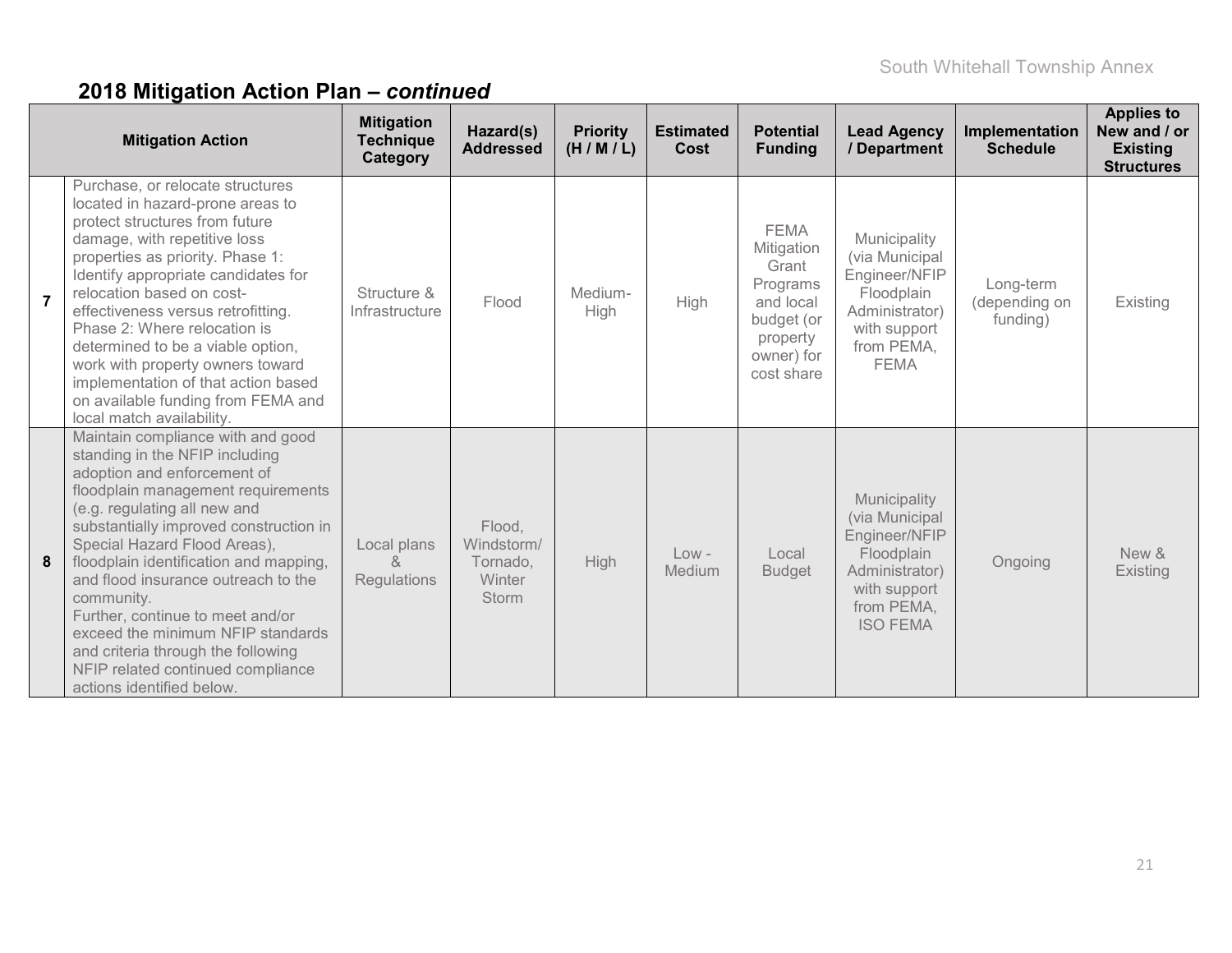|   | <b>Mitigation Action</b>                                                                                                                                                                                                                                                                                                                                                                                                                                                                                                                                                                                                                                                                                                                                                                                                                                                                                                                                                                                                                                                                | <b>Mitigation</b><br><b>Technique</b><br>Category | Hazard(s)<br><b>Addressed</b> | <b>Priority</b><br>(H/M/L) | <b>Estimated</b><br><b>Cost</b> | <b>Potential</b><br><b>Funding</b> | <b>Lead Agency</b><br>/ Department                                       | Implementation<br><b>Schedule</b> | <b>Applies to</b><br>New and / or<br><b>Existing</b><br><b>Structures</b> |
|---|-----------------------------------------------------------------------------------------------------------------------------------------------------------------------------------------------------------------------------------------------------------------------------------------------------------------------------------------------------------------------------------------------------------------------------------------------------------------------------------------------------------------------------------------------------------------------------------------------------------------------------------------------------------------------------------------------------------------------------------------------------------------------------------------------------------------------------------------------------------------------------------------------------------------------------------------------------------------------------------------------------------------------------------------------------------------------------------------|---------------------------------------------------|-------------------------------|----------------------------|---------------------------------|------------------------------------|--------------------------------------------------------------------------|-----------------------------------|---------------------------------------------------------------------------|
| 9 | Conduct and facilitate community and<br>public education and outreach for<br>residents and businesses to include.<br>but not be limited to, the following to<br>promote and effect natural hazard<br>risk reduction: Provide and maintain<br>links to the HMP website, and<br>regularly post notices on the<br>County/municipal homepage(s)<br>referencing the HMP webpages.<br>Prepare and distribute informational<br>letters to flood vulnerable property<br>owners and neighborhood<br>associations, explaining the<br>availability of mitigation grant funding<br>to mitigate their properties, and<br>instructing them on how they can<br>learn more and implement mitigation.<br>Use email notification systems and<br>newsletters to better educate the<br>public on flood insurance, the<br>availability of mitigation grant funding,<br>and personal natural hazard risk<br>reduction measures. Work with<br>neighborhood associations, civic and<br>business groups to disseminate<br>information on flood insurance and<br>the availability of mitigation grant<br>funding. | Education<br>& Awareness                          | All Hazards                   | High                       | $Low-$<br>Medium                | Municipal<br><b>Budget</b>         | Municipality<br>with support<br>from Planning<br>Partners,<br>PEMA, FEMA | Short-term                        | N/A                                                                       |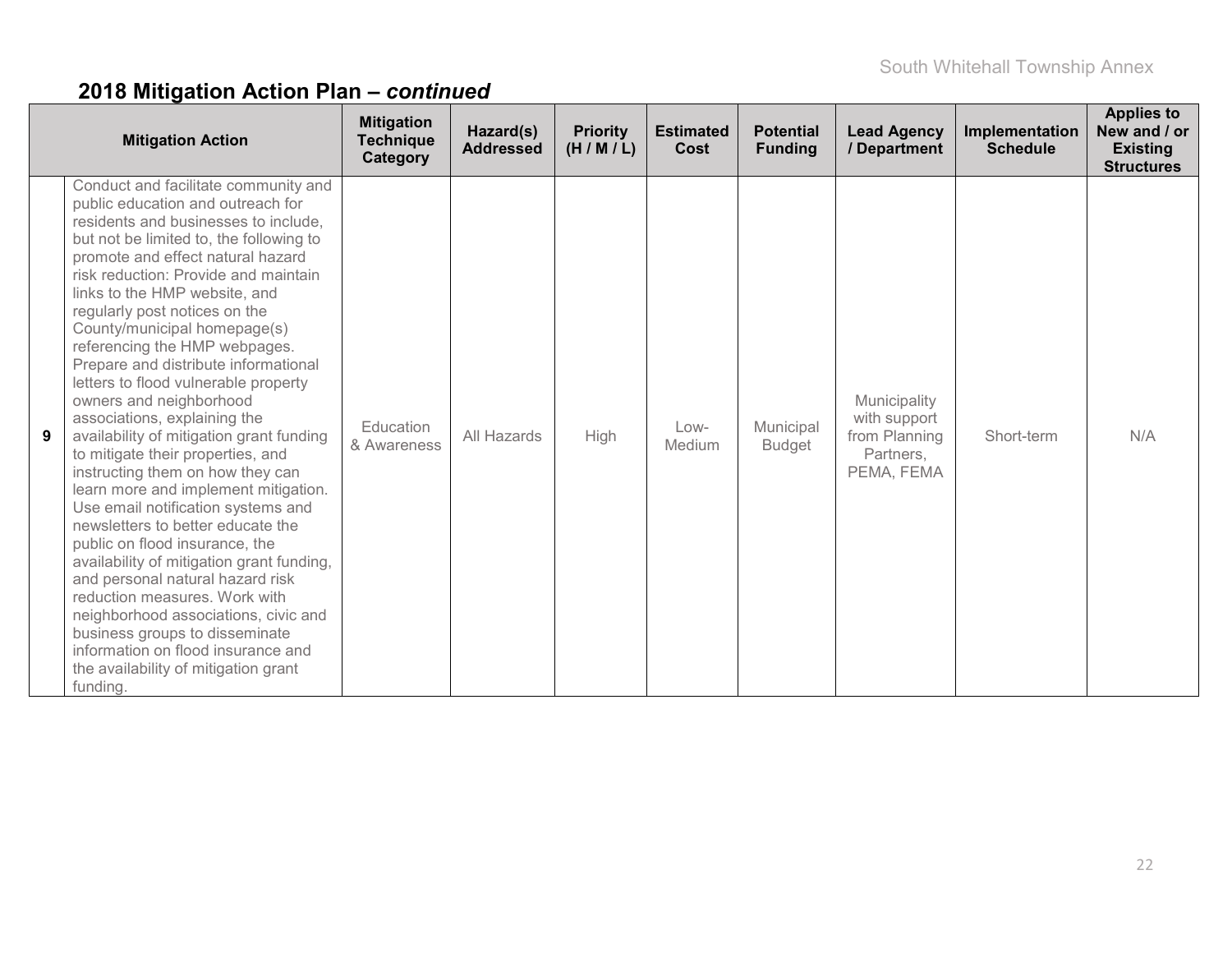| <b>Mitigation Action</b> |                                                                                                                                                                                                                                                                                  | <b>Mitigation</b><br><b>Technique</b><br>Category | Hazard(s)<br><b>Addressed</b> | <b>Priority</b><br>(H/M/L) | <b>Estimated</b><br>Cost                  | <b>Potential</b><br><b>Funding</b>                                                                    | <b>Lead Agency</b><br>/ Department                                                                                                                                        | Implementation<br><b>Schedule</b>               | <b>Applies to</b><br>New and / or<br><b>Existing</b><br><b>Structures</b> |
|--------------------------|----------------------------------------------------------------------------------------------------------------------------------------------------------------------------------------------------------------------------------------------------------------------------------|---------------------------------------------------|-------------------------------|----------------------------|-------------------------------------------|-------------------------------------------------------------------------------------------------------|---------------------------------------------------------------------------------------------------------------------------------------------------------------------------|-------------------------------------------------|---------------------------------------------------------------------------|
| 10                       | Continue to support the<br>implementation, monitoring,<br>maintenance, and updating of this<br>Plan, as defined in Section 7.0                                                                                                                                                   | All<br>Categories                                 | All Hazards                   | High                       | $Low -$<br>High (for<br>5-year<br>update) | Local<br>Budget,<br>possibly<br><b>FEMA</b><br>Mitigation<br>Grant<br>Funding for<br>5-year<br>update | Municipality<br>(via mitigation<br>planning point<br>of contacts)<br>with support<br>from Planning<br>Partners<br>(through their<br>Points of<br>Contact),<br><b>PEMA</b> | Ongoing                                         | New &<br>Existing                                                         |
| 11                       | Complete the ongoing updates of the<br><b>Comprehensive Emergency</b><br><b>Management Plans</b>                                                                                                                                                                                 | Local plans<br>$\lambda$<br>Regulations           | All Hazards                   | High                       | Low                                       | Local<br><b>Budget</b>                                                                                | Municipality<br>with support<br>from PEMA                                                                                                                                 | Ongoing                                         | New &<br>Existing                                                         |
| 12                       | Create/enhance/maintain mutual aid<br>agreements with neighboring<br>communities for continuity of<br>operations.                                                                                                                                                                | All<br>Categories                                 | All Hazards                   | High                       | Low                                       | Local<br><b>Budget</b>                                                                                | Municipality<br>with support<br>from<br>surrounding<br>municipalities<br>and County                                                                                       | Ongoing                                         | New &<br>Existing                                                         |
| 13                       | Develop and maintain capabilities to<br>process FEMA/PEMA paperwork<br>after disasters; qualified damage<br>assessment personnel - Improve<br>post-disaster capabilities - damage<br>assessment; FEMA/PEMA paperwork<br>compilation, submissions, record<br>keeping.             | Education &<br>Awareness                          | All Hazards                   | Medium                     | Medium                                    | Local<br>budget                                                                                       | Municipality<br>with support<br>from County,<br>PEMA, FEMA                                                                                                                | Short-term                                      | N/A                                                                       |
| 14                       | Work with regional agencies (i.e.<br>County and PEMA) to help develop<br>damage assessment capabilities at<br>the local level through such things as<br>training programs, certification of<br>qualified individuals (e.g. code<br>officials, floodplain managers,<br>engineers) | Education &<br>Awareness                          | All Hazards                   | Medium                     | Medium                                    | Local<br>budget,<br><b>FEMA</b><br>HMA grant<br>programs                                              | Municipality<br>with support<br>from County,<br><b>PEMA</b>                                                                                                               | Short-, long-<br>term (depending<br>on funding) | N/A                                                                       |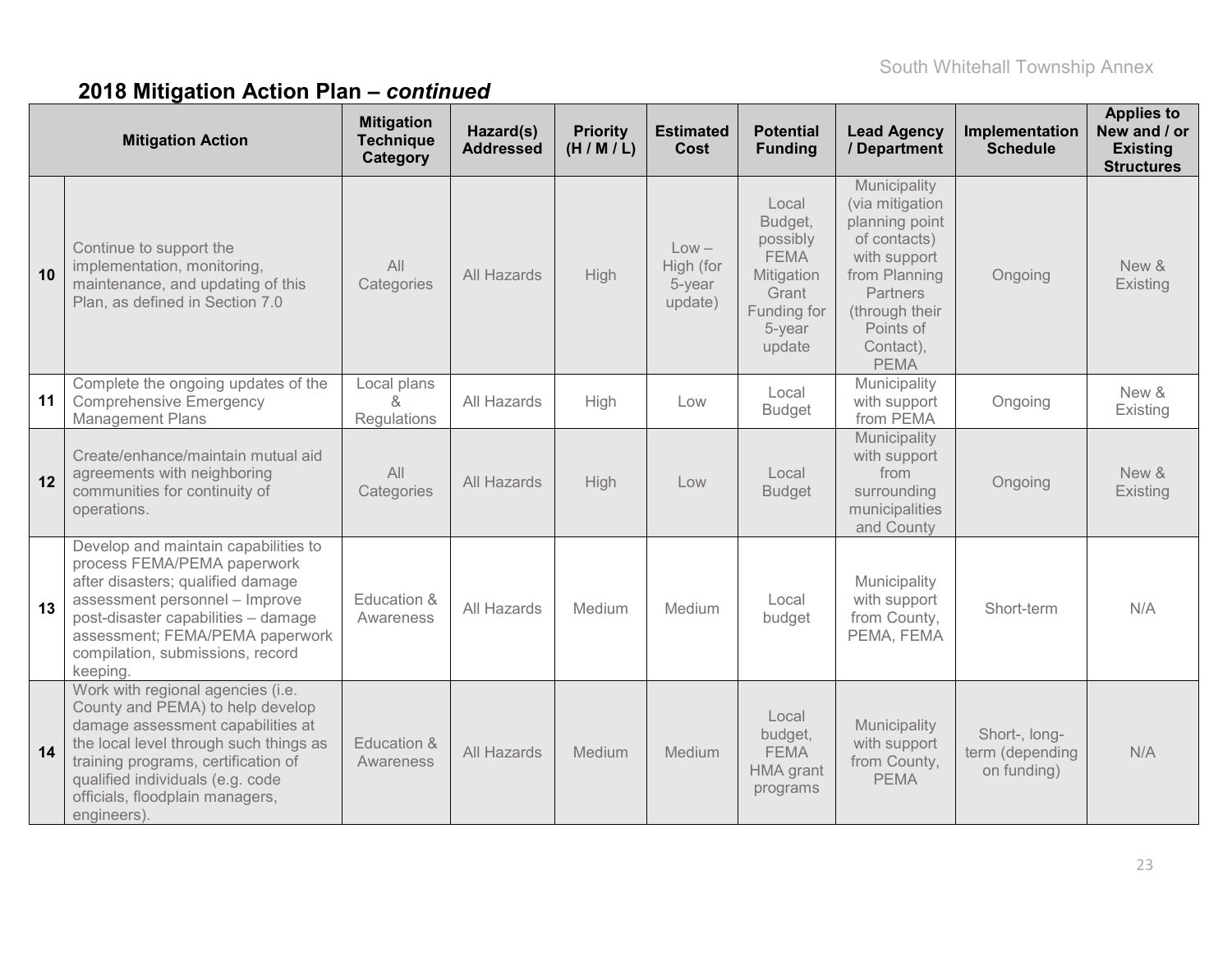|    | <b>Mitigation Action</b>                                                                                                                                                                           | <b>Mitigation</b><br><b>Technique</b><br>Category | Hazard(s)<br><b>Addressed</b>                                     | <b>Priority</b><br>(H/M/L) | <b>Estimated</b><br>Cost | <b>Potential</b><br><b>Funding</b>                     | <b>Lead Agency</b><br>/ Department                                               | Implementation<br><b>Schedule</b> | <b>Applies to</b><br>New and / or<br><b>Existing</b><br><b>Structures</b> |
|----|----------------------------------------------------------------------------------------------------------------------------------------------------------------------------------------------------|---------------------------------------------------|-------------------------------------------------------------------|----------------------------|--------------------------|--------------------------------------------------------|----------------------------------------------------------------------------------|-----------------------------------|---------------------------------------------------------------------------|
| 15 | Develop preparedness and response<br>to active-aggressor incidents                                                                                                                                 | Local plans<br>&<br>Regulations                   | Mass<br>Gathering /<br>Civil<br><b>Disturbance</b>                | High                       | High                     | Federal<br>and State<br>grants,<br>Municipal<br>budget | Township and<br>Lehigh County<br>Emergency<br>Management                         | Immediate/<br>ongoing             | N/A                                                                       |
| 16 | Address utility interruption of critical<br>infrastructure. Provide permanent<br>generators and portable generator<br>connections at water stations.                                               | Structure &<br>Infrastructure                     | <b>Multiple</b><br>Natural<br>Hazards;<br>Utility<br>Interruption | High                       | High                     | Municipal<br><b>Budget</b>                             | Township                                                                         | Immediate/<br>ongoing             | Existing                                                                  |
| 17 | Coordinate with and support the<br><b>Lehigh County Emergency</b><br>Management Agency and PA<br>Department of Health for setting up<br>points of distribution and providers for<br>immunizations. | Local plans<br>&<br>Regulations                   | Pandemic<br>and<br>Infectious<br><b>Disease</b>                   | Medium                     | Low                      | Municipal<br><b>Budget</b>                             | Municipality,<br>working with<br>County EMA<br>and PA<br>Department of<br>Health | Ongoing                           | N/A                                                                       |
| 18 | Assist with dissemination of<br>information concerning pandemic and<br>infectious diseases.                                                                                                        | Education &<br>Awareness                          | Pandemic<br>and<br>Infectious<br><b>Disease</b>                   | Medium                     | Low                      | Municipal<br><b>Budget</b>                             | Municipality                                                                     | Ongoing                           | N/A                                                                       |
| 19 | Assist in dissemination of information<br>to residents regarding how to prevent<br>the spread of invasive species.                                                                                 | Education<br>& Awareness                          | Invasive<br>Species                                               | High                       | Low                      | Municipal<br><b>Budget</b>                             | Municipality                                                                     | Ongoing                           | N/A                                                                       |
| 20 | Maintain and enforce property<br>maintenance ordinances regarding<br>junk items that can serve as breeding<br>areas for invasive insects.                                                          | Education<br>& Awareness                          | Invasive<br>Species                                               | High                       | Low                      | Municipal<br><b>Budget</b>                             | Municipality                                                                     | Short-term                        | N/A                                                                       |
| 21 | Train and equip first responders with<br>overdose-countering medication.                                                                                                                           | Local plans<br>&<br>Regulations                   | Drug<br>Overdose<br>Crisis                                        | High                       | Low                      | Municipal<br><b>Budget</b>                             | Municipality                                                                     | Ongoing                           | N/A                                                                       |
| 22 | Continue DARE program in<br>elementary and middle schools.                                                                                                                                         | Education<br>& Awareness                          | Drug<br>Overdose<br><b>Crisis</b>                                 | High                       | Low                      | Municipal<br><b>Budget</b>                             | Municipality                                                                     | Ongoing                           | N/A                                                                       |
| 23 | Continue support of intervention<br>programs to address overdose<br>reoccurrence.                                                                                                                  | Education<br>& Awareness                          | Drug<br>Overdose<br>Crisis                                        | High                       | Low                      | Municipal<br><b>Budget</b>                             | Municipality                                                                     | Ongoing                           | N/A                                                                       |